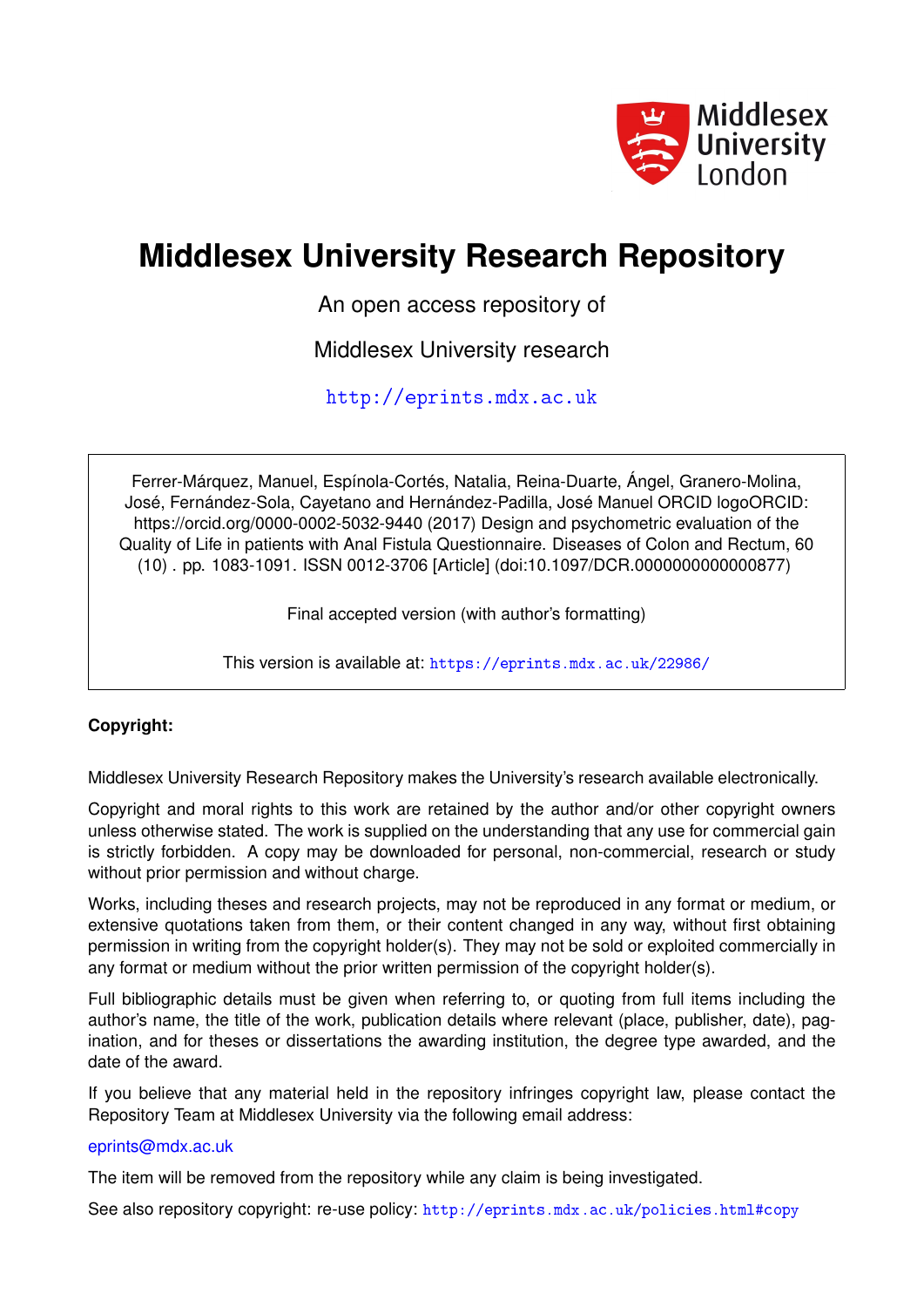# **Design and psychometric evaluation of the 'Quality of Life in patients with Anal Fistula Questionnaire' (QoLAF-Q).**

REFERENCE: Ferrer-Márquez M, Espínola-Cortés N, Reina-Duarte A, Granero-Molina J, Fernández-Sola C, Hernández-Padilla JM. Design and Psychometric Evaluation of the Quality of Life in Patients With Anal Fistula Questionnaire. Dis Colon Rectum 2017; 60: 1081–1089.

Manuel Ferrer-Márquez<sup>1</sup> (MD, PhD, MS); Natalia Espínola-Cortés<sup>2</sup> (MD, MS); Angel Reina-Duarte<sup>3</sup> (MD, PhD); José Granero-Molina<sup>4-5</sup> (PhD, RN); Cayetano Fernández-Sola<sup>5-6</sup> (PhD, RN); José Manuel Hernández-Padilla<sup>7</sup> (PhD, MSc, RN)

<sup>1</sup>Surgeon. Departamento de Cirugía Colorectal. Servicio de Cirugía General y Digestiva. Hospital Torrecárdenas. Paraje de Torrecárdenas s/n. Almería. CP: 04009. Spain.

<sup>2</sup>Resident in General Surgery. Departamento de Cirugía Colorectal. Servicio de Cirugía General y Digestiva. Hospital Torrecárdenas. Paraje de Torrecárdenas s/n. Almería. CP: 04009. Spain.

<sup>3</sup>Head of Department. Departamento de Cirugía Colorectal. Servicio de Cirugía General y Digestiva. Hospital Torrecárdenas. Paraje de Torrecárdenas s/n. Almería. CP: 04009. Spain.

<sup>4</sup>Principal Lecturer. Nursing, Physiotherapy and Medicine Department. Faculty of Health Sciences. University of Almeria. Spain. Postal address: Universidad de Almería. Edificio de Ciencias de la Salud. Carretera de Sacramento s/n. Almería. CP: 04120. Spain.

<sup>5</sup>Associate Researcher. Faculty of Health Sciences. Universidad Autónoma de Chile. Temuco. Chile.

<sup>6</sup>Head of Department. Nursing, Physiotherapy and Medicine Department. Faculty of Health Sciences. University of Almeria. Spain. Postal address: Universidad de Almería. Edificio de Ciencias de la Salud. Carretera de Sacramento s/n. Almería. CP: 04120. Spain.

<sup>7</sup>Lecturer. Adult, Child and Midwifery Department. School of Health and Education. Middlesex University. Hendon Campus. The Burroughs. NW4 4BT. London. United Kingdom.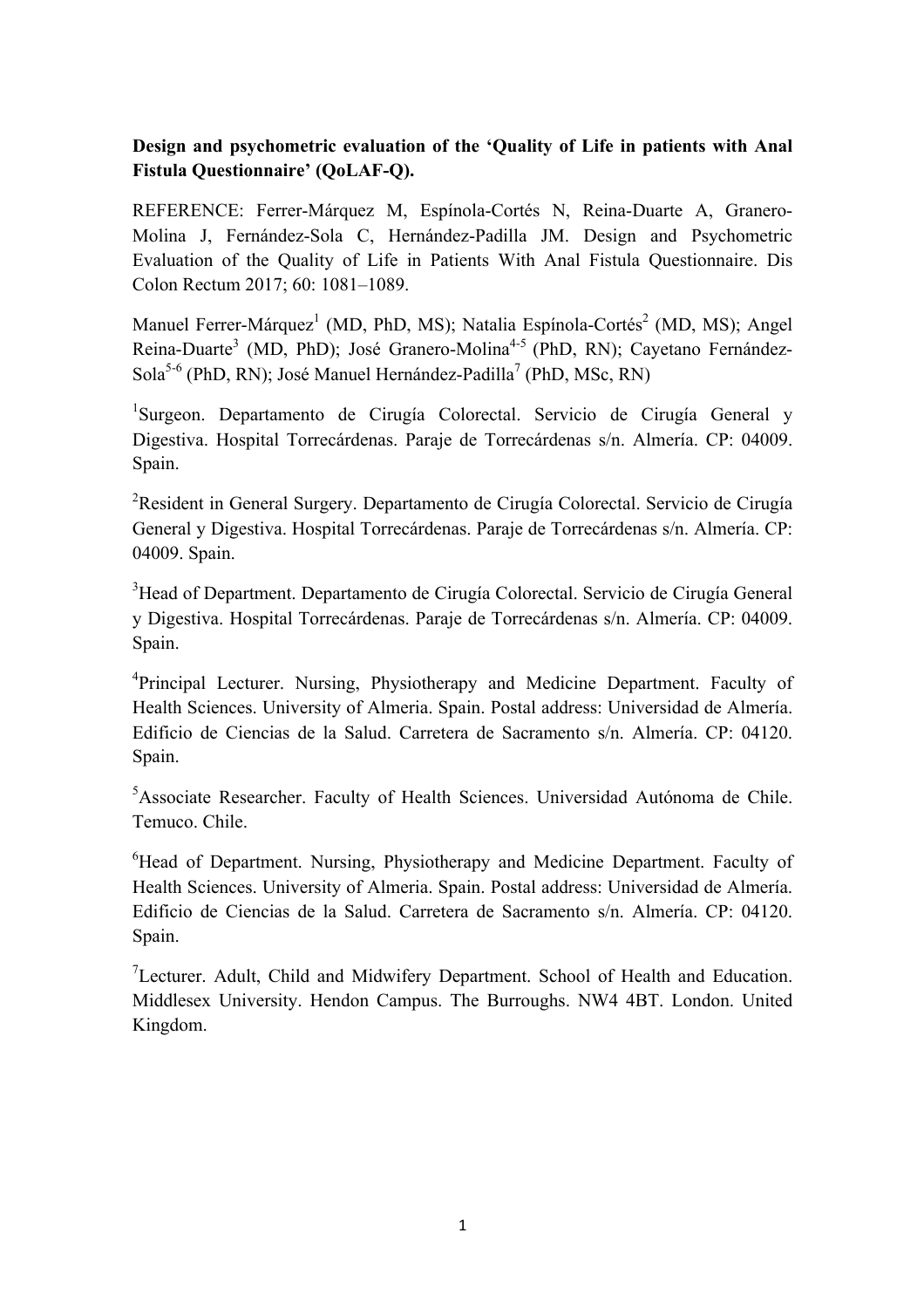#### **Abstract**

*Background:* Quality of life is often considered when deciding and evaluating the treatment strategy for patients diagnosed with anal fistula.

*Objective*: To develop and psychometrically test the 'Quality of Life in patients with Anal Fistula Questionnaire'.

*Design:* Observational cross-sectional study for the development and validation of a psychometric tool.

*Setting:* General hospital in the southeast of Spain.

*Patients:* Convenience sample of 54 patients diagnosed with anal fistula.

*Main outcomes measures:* The tool's reliability was assessed through its internal consistency (Cronbach's *α*) and temporal stability (Spearman's correlation coefficient (*r*) between test-retest). The content validity index of the items and the scale was calculated. Correlation analysis and an ordinal regression analysis between the developed tool and the SF-12 examined its concurrent validity. Principal component analysis and known-group analysis using Kruskal-Wallis Test examined its construct validity.

*Results:* The reliability of the developed questionnaire was very high  $(a=0.908; r=0.861;$ p<0.01). Its content validity was excellent (all items' *content validity index*=0.79–1; *scale's validity index*=0.92). Evidence of its concurrent validity includes: [1] strong correlation between the developed tool and SF-12 ( $r=0.734$ ;  $p<0.001$ ), and [2] participants' scores on the developed tool explained approximately 46.2% of the between-subject variation for the participants' scores on the SF-12 (Nagelkerke- $R^2$ =0.462). Confirming its construct validity, principal component analysis revealed that two factors explained 81.63% of the total variance found. Known-group analysis evidenced the questionnaire's ability to detect expected differences in patients presenting with different symptomatology.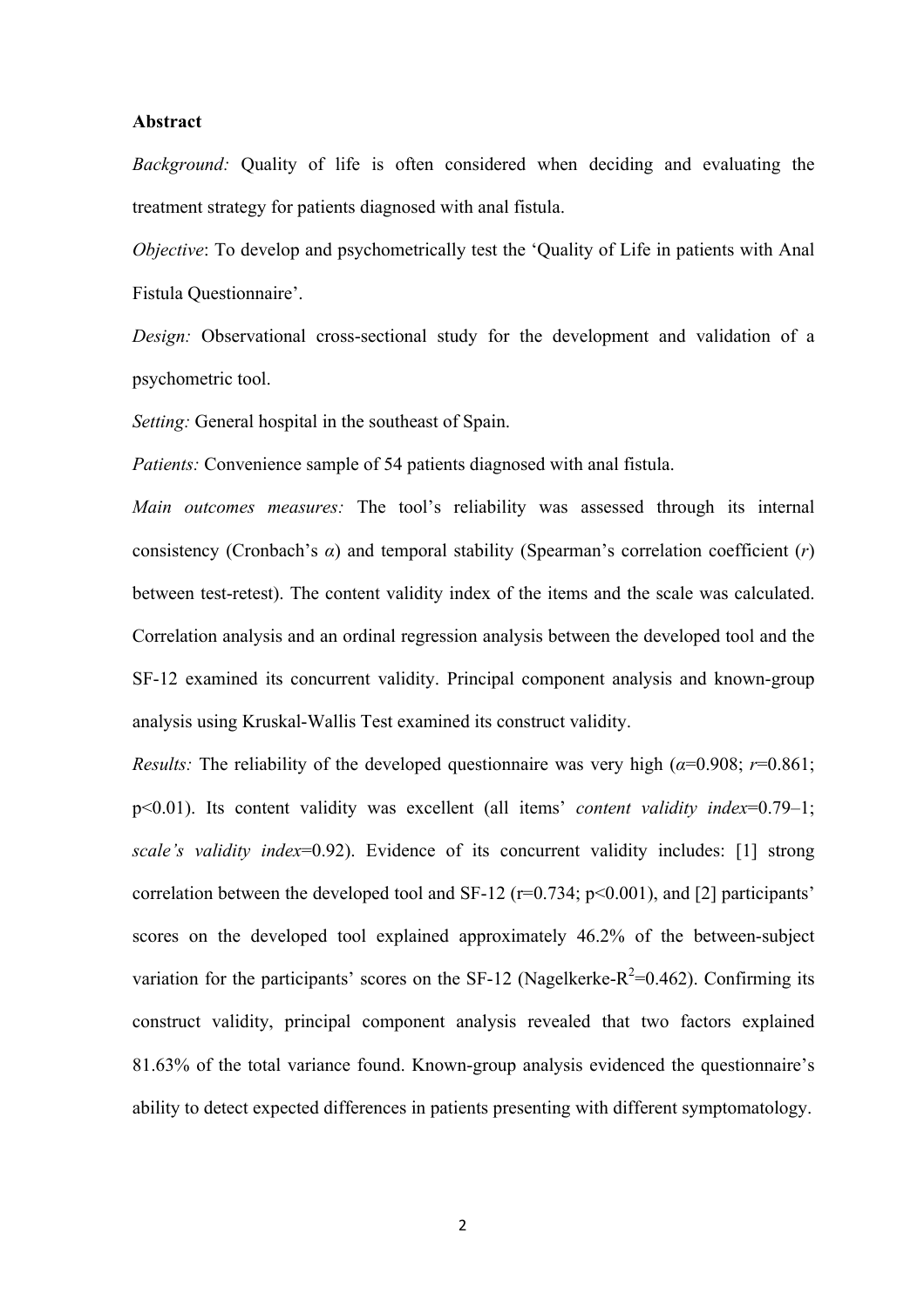Limitations: The major limitations of this study were: using a small sample of Spanishspeaking patients, not including patients in the initial development of the questionnaire, and developing the scoring system using a summation method.

*Conclusion:* The 'Quality of Life in patients with Anal Fistula Questionnaire' has proven to be a valid, reliable and concise tool that could contribute to the evaluation of quality of life amongst patients with an anal fistula.

#### **Keywords**

Quality of life; anal fistula; psychometrics; validity; reliability.

### **Introduction**

An anal fistula (AF) is an abnormal tract or cavity communicating with the rectum or anal canal by an identifiable internal opening.<sup>1-2</sup> Most anal fistulae are believed to arise as a result of a cryptoglandular infection and are more frequent amongst adults between 30-60 years old.<sup>2-3</sup> Although the actual incidence of AF remains unknown and there is high geographical variability reported in the literature (from 0.86 per 10,000/year in Helsinki to 2.32 per  $10,000$ /year in Italy), this is generally considered an uncommon disease.<sup>3-4</sup> Nonetheless, the management of anal fistulae is often the focus in international literature on coloproctology. The symptomatology most frequently associated with an AF includes suppuration, bleeding and/or pain, which are often preceded by the drainage of a perianal abscess and can severely affect patients' quality of life  $(OoL)$ <sup>2,5-6</sup> The curative treatment for anal fistulae can be costly and always require a surgical intervention.<sup>3,7-8</sup> Indeed, it is suggested that between 10-30% of the total surgical procedures performed by coloproctology specialists could be related to the management of anal fistulae.<sup>7</sup>

Although the aim of undertaking surgery on these patients is clearly directed towards removing the fistula, alleviating its symptoms, preventing its recurrence, and preserving the sphincter's function, its effectiveness can be variable.<sup>7</sup> For example, in patients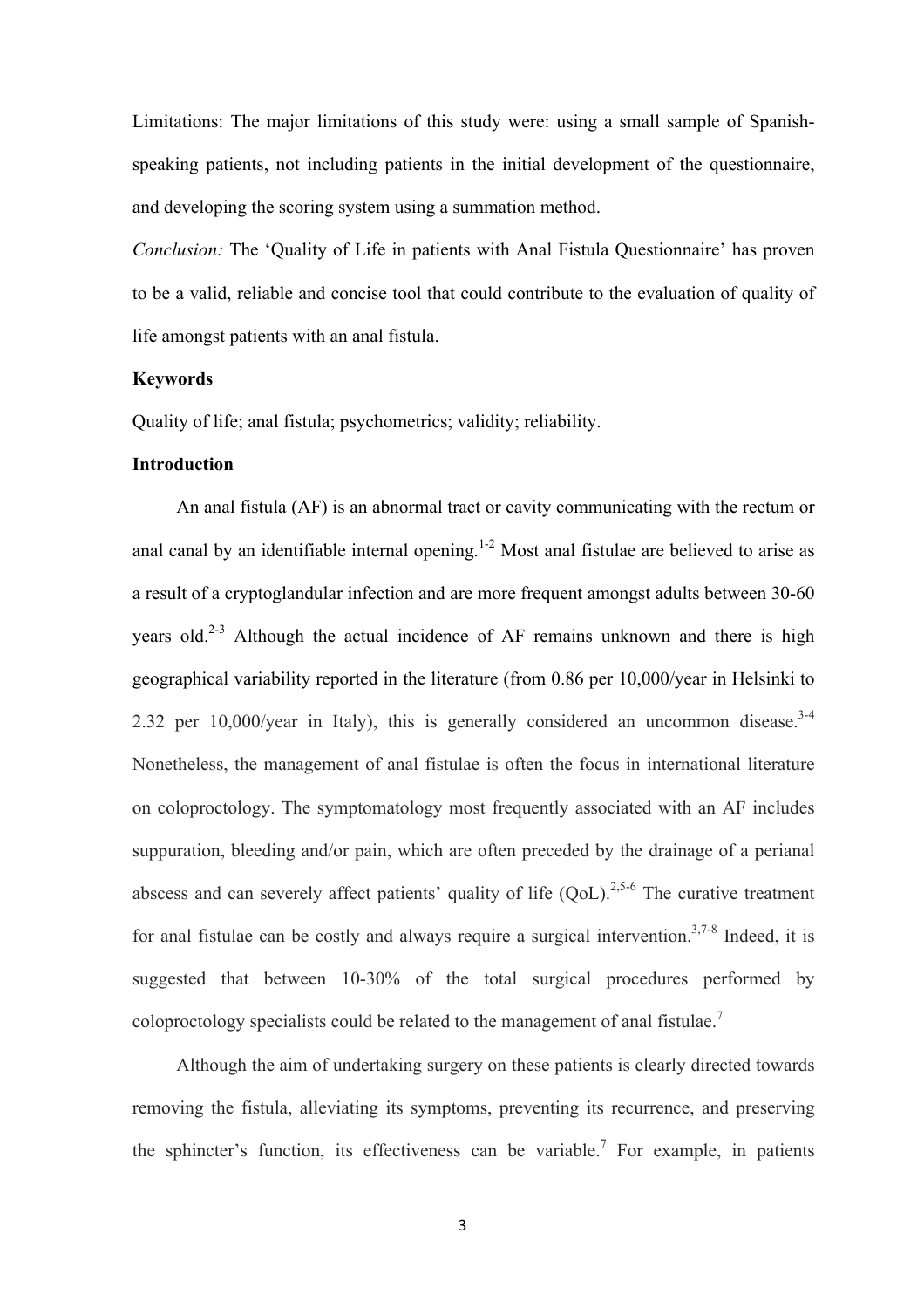presented with non-complex, primary fistulae (i.e. intersphicteric and low transsphincteric), fistulotomy is usually the surgical procedure of choice and is believed to be useful in around 90% of the cases.<sup>7,9-10</sup> However, in patients presented with complex anal fistulae, the results from performing different surgical procedures (i.e. mucosal advancement flap, seton placement, LIFT procedure, plugs and adhesives, etc) remain unclear and are somewhat controversial.<sup>11-14</sup> Consequently, a risk of recurrence of approximately 10-60%, and complications such as incontinence due to undergoing numerous unsuccessful surgical interventions can also contribute to negatively affect patients' OoL.<sup>4,13-15</sup>

In the light of this, patient QoL emerges as an important indicator that is often taken into consideration by coloproctology specialists when making individualised decisions on the treatment strategy to be followed for each patient and the posterior evaluation of its success.<sup>16-21</sup> However, to the best of our knowledge, no instrument to specifically assess QoL in patients diagnosed with AF has been developed, validated and published. In fact, our literature review evidenced that the tools used to evaluate QoL amongst patients diagnosed with AF were initially designed for measuring either general health-related QoL  $(SF-12, SF-36)^{16-19}$  or other constructs related to patients' incontinence  $(St Mark's)$ Incontinence Score, Cleveland Incontinence Score, Wexner Score and FIQL).<sup>16-21</sup> In this context, the design of a valid and reliable instrument that aims to evaluate QoL amongst patients with AF could help to provide more specific and better-fitted information about this particular population.

The aim of this study is to develop and evaluate the psychometric properties of a questionnaire to assess QoL in patients diagnosed with AF.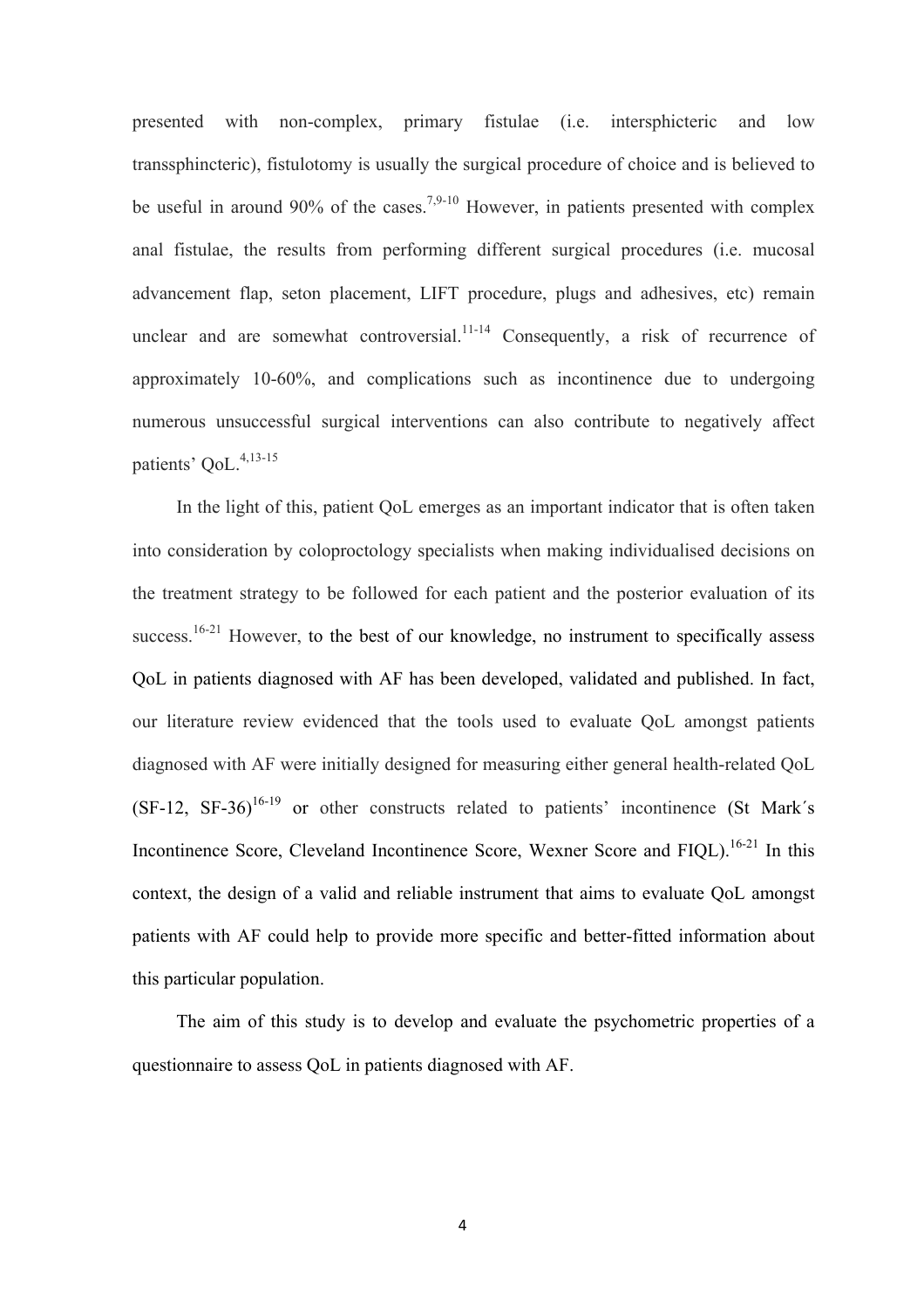#### **Methods**

## *Study design and participants*

In this study, an observational cross-sectional design was used for the development and validation of the 'Quality of Life in patients with Anal Fistula Questionnaire' (QoLAF-Q). Following a convenience sampling technique, patients attending the coloproctology clinic in a general hospital in the southeast of Spain between March 2015 and June 2016 were recruited for the study. The inclusion criteria for participation were: to be  $>18$  years old and to have been diagnosed with a cryptoglandular AF. The exclusion criteria for participation were: to suffer any cognitive impairment that could interfere with understanding and completing the questionnaire, to suffer from inflammatory bowel disease or any other medical condition that could affect QoL (i.e. COPD, fibromyalgia…), and to present with an AF secondary to carcinoma, radiation therapy, obstetric damage or any other primary cause that could affect QoL. Eighty participants were eligible for inclusion and 54 volunteered to participate. Patient demographic characteristics, past medical history and information about the AF were collected.

## *Ethical considerations*

The institutional 'Ethics in Research Board' granted ethical approval. Patients meeting the eligibility criteria were invited to participate in the study by their surgeon and received a written document with information about their rights, the study's aim and the research plan. Patients who volunteered to participate signed an informed consent form before enrolling in the study. All data collected were treated in accordance with the European legislation on data protection.<sup>22</sup>

#### *Initial development of the questionnaire*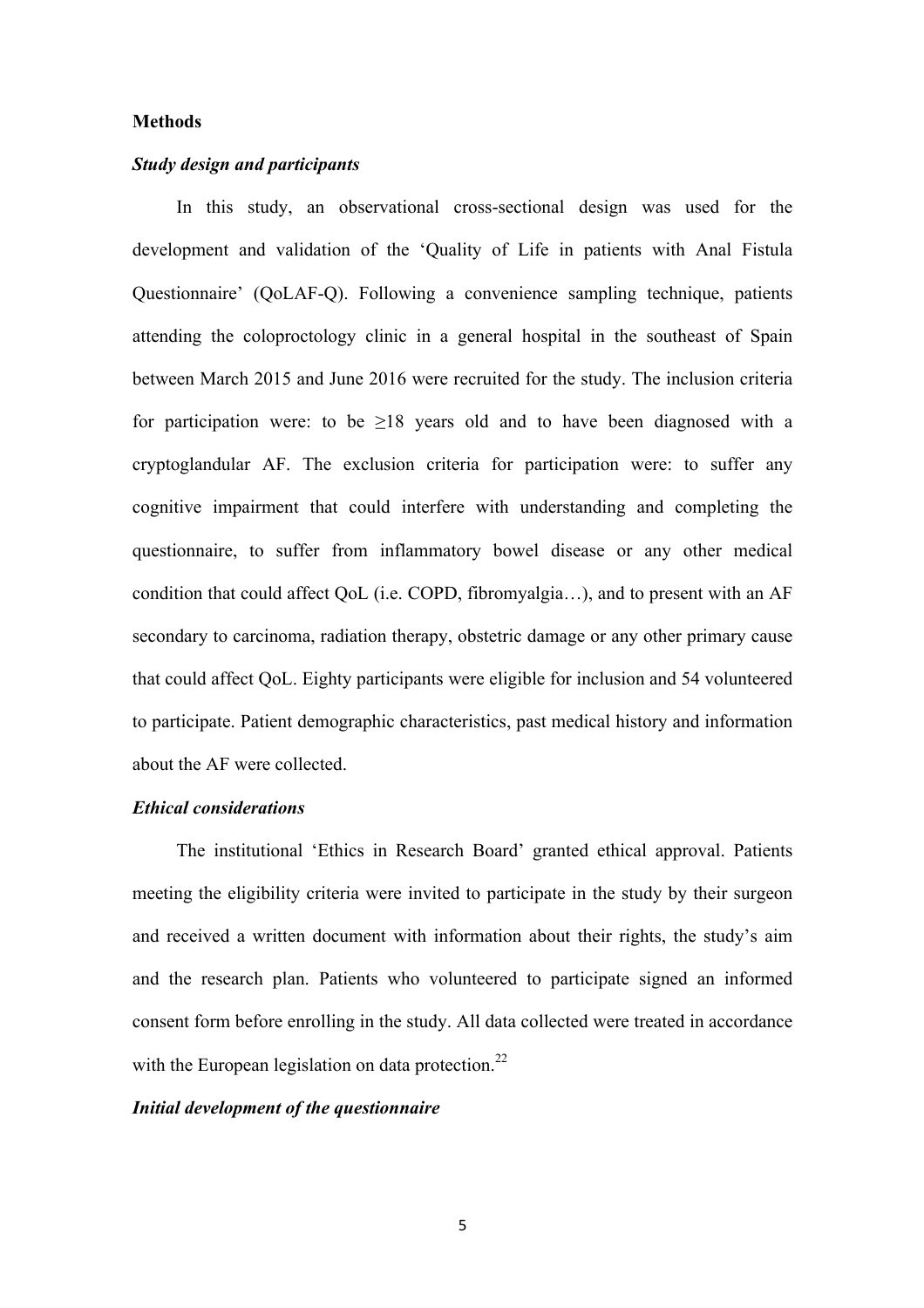The researchers developed the QoLAF-Q based on their experiences with patients, the most frequent clinical manifestations of anal fistulae,<sup>2</sup> and the domains included in the WHOQOL.<sup>23</sup> The initial version of the QoLAF-Q ( $i$ -QoLAF-Q) was developed in Spanish and comprised of 17 items, which response options followed a 5-point Likerttype format.

Before its administration to the study participants, the i-QoLAF-Q was critically revised by a panel of 14 independent experts in coloproctology and colorectal surgery from different institutions. In order to calculate the content validity index (CVI) of the i-QoLAF-Q, these experts were requested to score each item as 1='not relevant', 2='somewhat relevant', 3='quite relevant' or 4='highly relevant' for measuring QoL in patients diagnosed with  $AF<sup>24</sup>$  Each individual item's CVI (I-CVI) was estimated by summing the number of experts rating the item as either 'quite relevant' or 'highly relevant' and dividing it by the total number of experts in the panel.<sup>24</sup> For a panel of 14 experts, an I-CVI>0.78 is acceptable as it shows a high degree of agreement about its relevance.<sup>24</sup> Table 1 shows that the experts considered items 3, 4 and 16 not to be relevant for measuring QoL in patients diagnosed with AF (I-CVI<0.78) and they were removed from the QoLAF-Q (see Appendix 1 for further information on the questions and response options for the QoLAF-Q).

# *Data analysis of the final version of the QoLAF-Q*

The 14-item version of the QoLAF-Q was tested amongst the study sample and psychometrically evaluated following other authors' guidelines and recommendations.<sup>24-28</sup> The QoLAF-Q was originally developed and tested in Spanish. The forward-backward translation procedure recommended by the 'European Organisation for Research and Treatment of Cancer' was used to translate the QoLAF-Q to English.<sup>29</sup> IBM<sup>®</sup> SPSS<sup>®</sup> v.21 was used to perform the data analysis.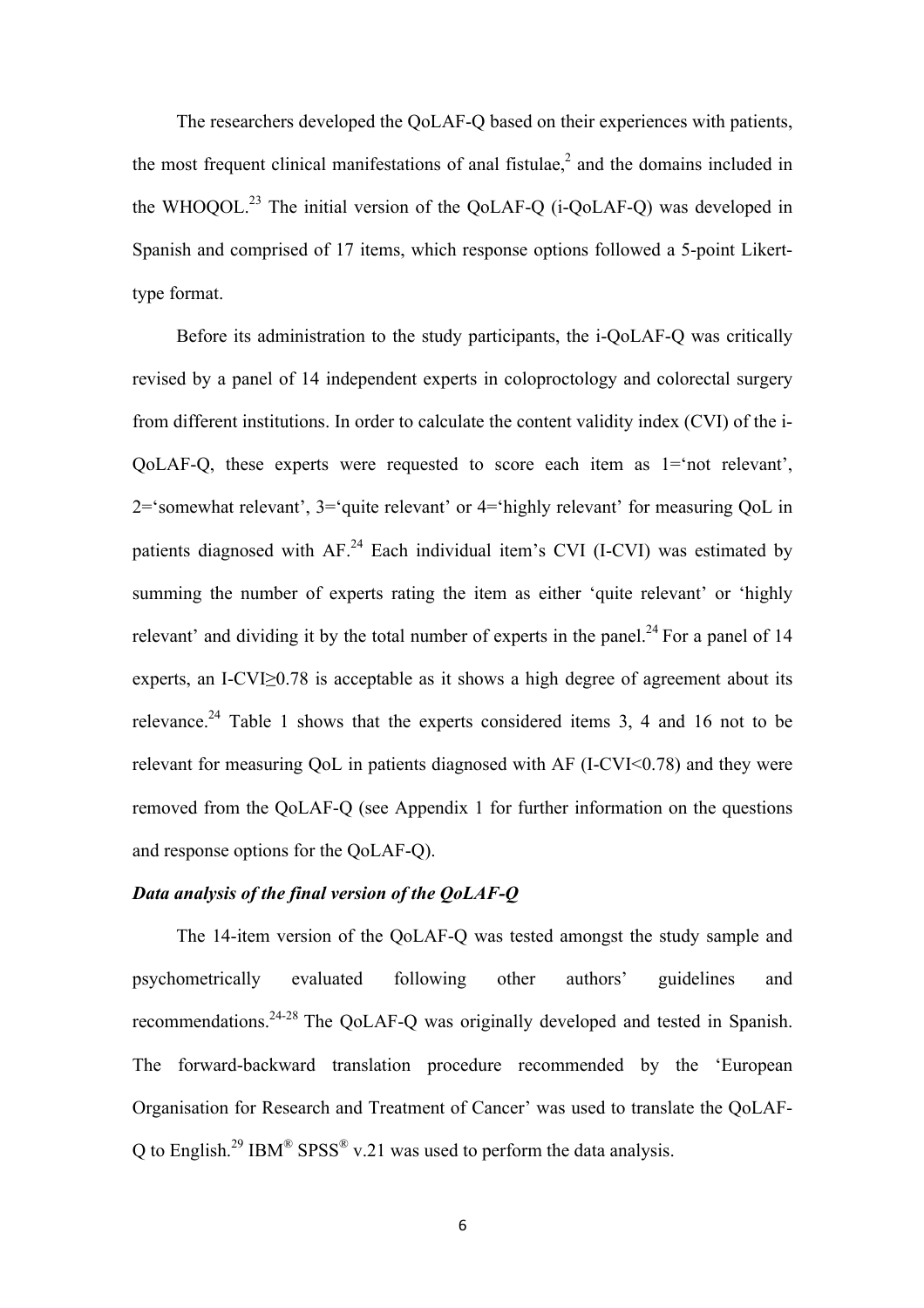#### *Readability and understandability*

The readability and grade level of the QoLAF-Q was assessed using the Flesch-Kincaid tool in Microsoft Word®. To evaluate its understandability, ten independent native Spanish-speakers and five independent non-native, non-proficient Spanishspeakers were asked to comment on the difficulties they might have found when reading and completing the QoLAF-Q. Using feedback from non-native, non-proficient Spanish-speakers can give directions to further simplify the readability of the tool and improve its understandability.25-26 The completion time for the instrument was recorded. *Reliability*

To evaluate the reliability of the QoLAF-Q, its internal consistency and temporal stability were investigated. The internal consistency of the QoLAF-Q was evaluated using the following three estimators: [1] Cronbach's coefficient alpha for the overall tool, [2] estimated Cronbach's alpha of the overall tool if a particular item was removed, [3] corrected item-total correlation (C-ITC). Items were considered to positively contribute to increase the internal consistency of the QoLAF-Q if their item's corrected C-ITC>0.3, and the tool's Cronbach's alpha coefficient did not significantly increase after removing that particular item. To assess the QoLAF-Q's temporal stability, participants completed the questionnaire in two occasions separated by a 4 week interval using an identical data collection procedure for the test and retest. The Spearman's correlation coefficient (r) and the weighted Cohen's kappa (k) were calculated. In this 4-week interval, participants underwent further diagnostic tests and did not receive any treatment; they were recommended to maintain good hygiene of the perianal area.

#### *Validity*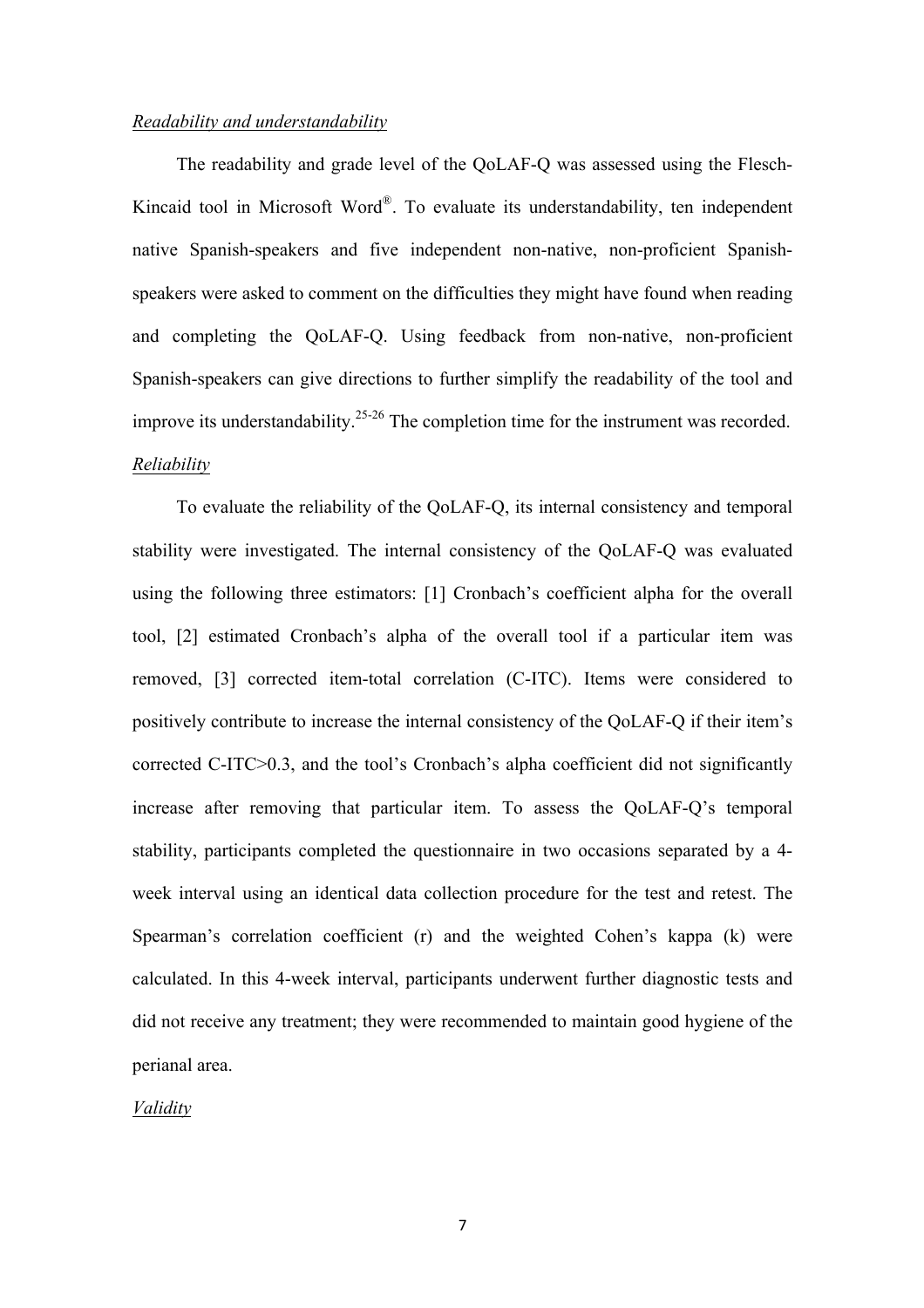The content, criterion and construct validity of the QoLAF-Q were examined. For the assessment of the QoLAF-Q's content validity, the average CVI of the overall questionnaire (S-CVI/Ave) was calculated; the data obtained from the critical review procedure performed by the aforementioned panel of experts were used for its calculation. A S-CVI/Ave>0.90 was considered as evidence of the instrument's content validity.<sup>24</sup> For the assessment of the QoLAF-Q's criterion validity, its concurrent validity was studied and the SF-12 Health-Survey (SF-12) was used as the criterion of reference for comparisons.<sup>30</sup> The decision to use the SF-12 for comparisons was based on the following criteria: [1] it measures all the domains comprising the construct 'health-related QoL',<sup>23,30</sup> [2] it is a widely used instrument that has shown excellent psychometric properties in its Spanish version,  $30$  and [3] it is short, easy to understand and simple to complete by the participants. The Spearman's correlation coefficient (r) between patients' results on the QoLAF-Q and their results on the Spanish version of the SF-12 was calculated. Additionally, we conducted an ordinal logistic regression analysis in which the associations between the participants' scores in the QoLAF-Q and the SF-12 were explored. Lastly, for the assessment of the QoLAF-Q's construct validity, principal component analysis (PCA) and known-groups analysis were performed.

*PCA.* This analysis aimed to identify the principal components of the QoLAF-Q and the items that should be retained as part of the instrument. Before investigating the structure of the QoLAF-Q, the appropriateness to perform PCA was tested by carrying out the Kaiser-Meyer-Olkin Measure of Sampling Adequacy and the Bartlett's Test of Sphericity. Then, an unlimited factor analysis test with Varimax rotation was computed. Factors were retained as part of the QoLAF-Q if they met the following criteria: [1]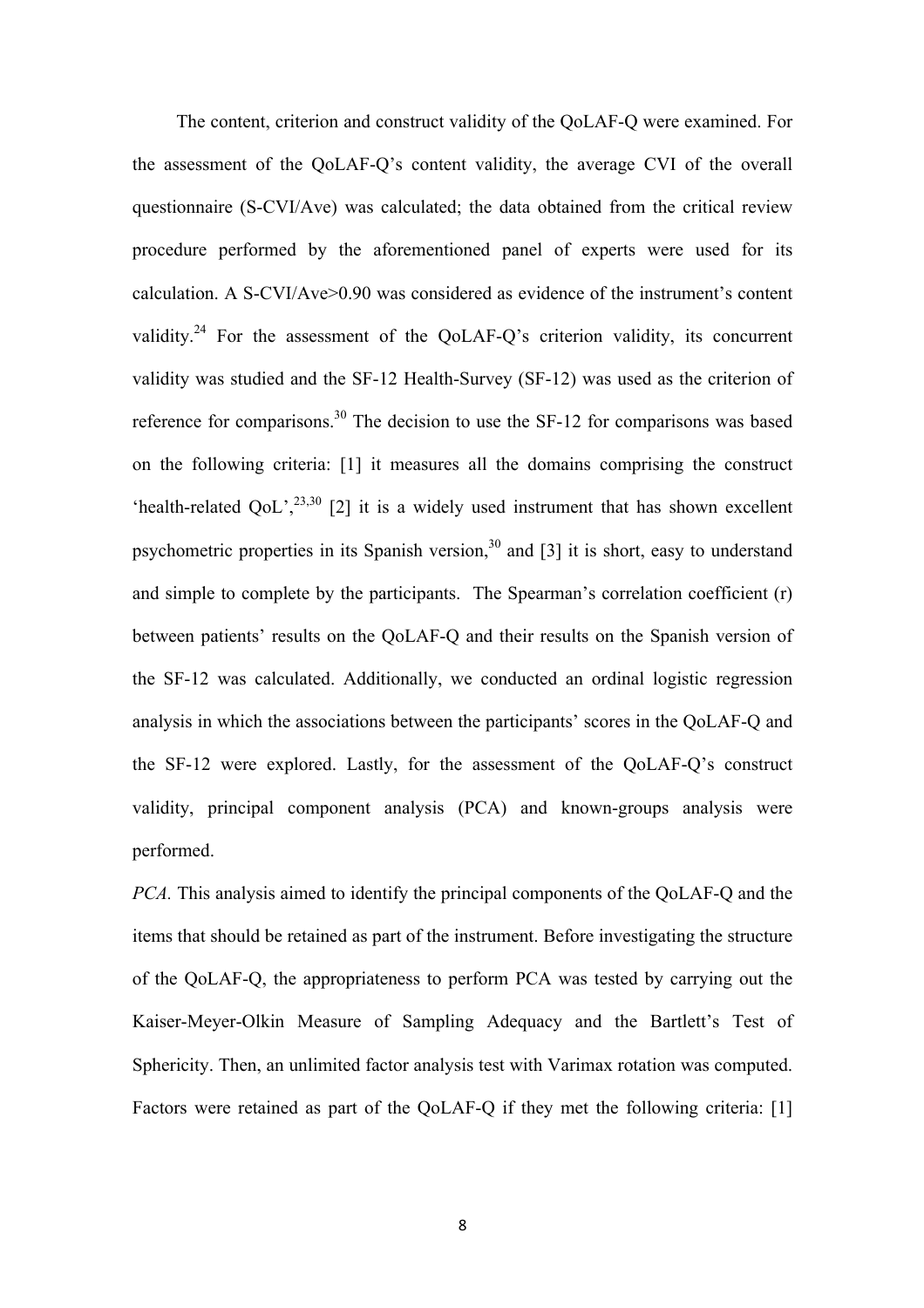factors' eigenvalues  $\geq 1$ , [2] presence of a clear graphic representation of the factor on the plot of eigenvalues, and [3] its items' factor-loading value  $\geq 0.45$ .<sup>31</sup>

*Known-group analysis.* The total sample (*N*=54) was divided in groups depending on the participants' scores on the following clinical manifestations: frequency of suppuration, amount of suppuration, frequency of pain, and intensity of pain. Based on this categorisation, between-groups differences in individuals' QoLAF-Q scores were expected and Kruskal-Wallis H Test was carried out to explore them.

# *Development of a scoring and interpretation system for the QoLAF-Q*

Participants' score on the QoLAF-Q could range from 14 (minimum score) to 70 (maximum score). Using a summation method, $32$  the following five-category scoring and interpretation system was developed: 'zero impact'=14 points, 'limited impact'=15- 28 points, 'moderate impact'=29-42 points, 'high impact'=43-56, and very 'high impact'=57-70 points.

A panel of 20 experts were asked to score their degree of agreement with the appropriateness and usefulness of the aforementioned scoring and interpretation system using a 5-point Likert scale (1=strongly agree, 2=agree, 3=neither agree or disagree, 4=disagree, 5=strongly disagree). Furthermore, the experts were asked to provide any feedback they considered appropriate about the scoring and interpretation system proposed by the researchers.

#### **Results**

There were not any missing values in the dataset used in this study.

### *Description of the main sample*

The main sample's mean age was 46.7 years (SD=11.60; range=24-70) and it was comprised of 74.1% male participants. Table 2 presents detailed information about patients' demographics, past medical history and specific characteristics of their AF.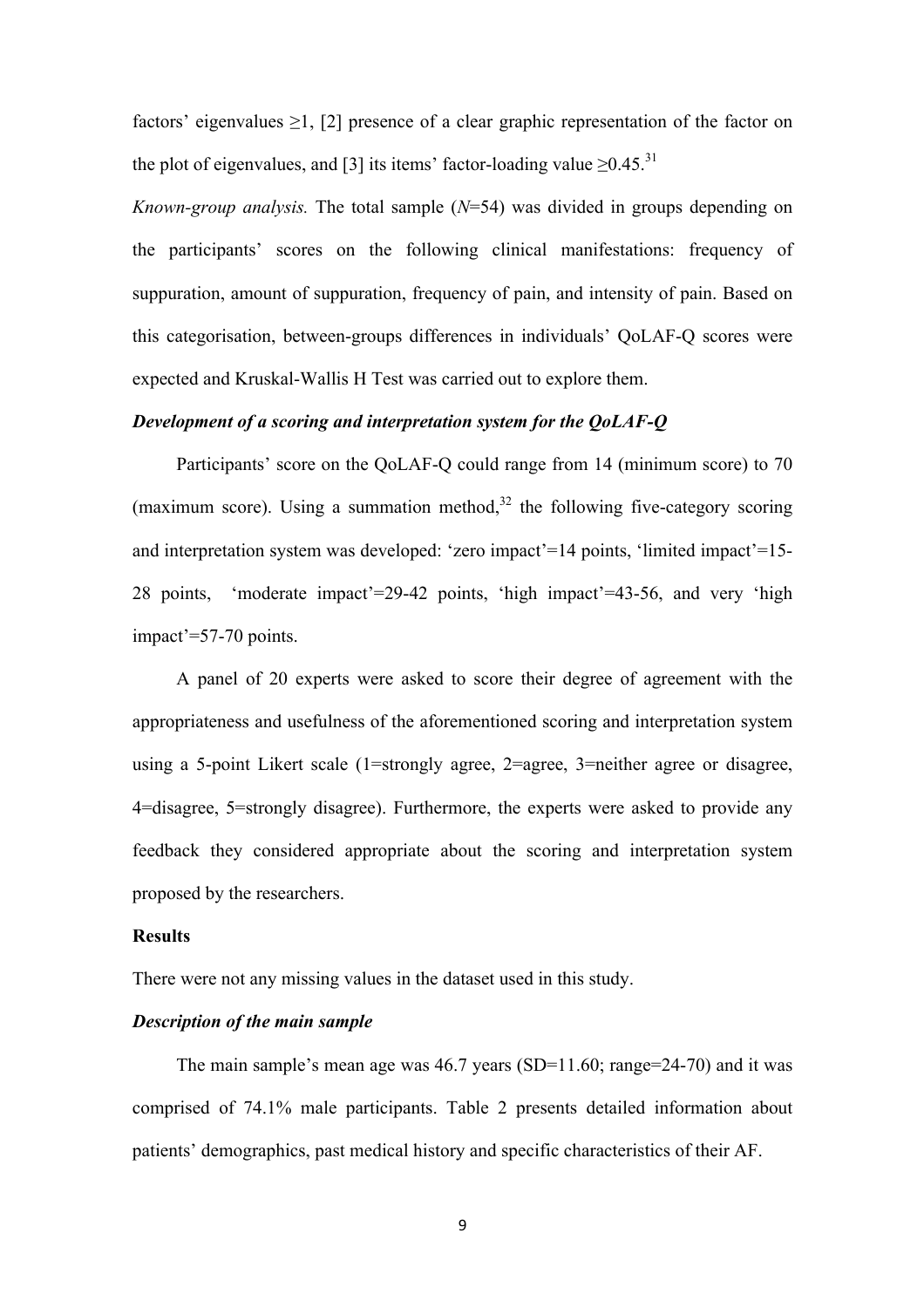#### *Readability and understandability*

The reading level of the OoLAF-O corresponds to  $4<sup>th</sup>$  grade, so it can be read by a schooled ten-year-old individual. Neither the independent native Spanish-speakers, nor the independent non-native, non-proficient Spanish-speakers reported any difficulties when reading and completing the QoLAF-Q. Furthermore, mean completion time was less than 5 minutes (range=4-6 minutes).

#### *Reliability*

Table 1 presents detailed results of the internal consistency analysis for the QoLAF-Q (*N*=54). The QoLAF-Q's Cronbach's α=0.908, which would not have significantly increased after removing any of the items. The C-ITC for the items ranged from 0.35-0.83. Regarding the analysis of the tool's temporal stability, the Spearman's correlation coefficient between the test and the 4-week retest was very high  $(r=0.861)$ ; p<0.001). Additionally, the weighted Cohen's kappa was very good when unequal distance between the response options was assumed (quadratic k= $0.82$ ; 95% CI= $0.735$ -0.906), and good when equal distance between the response options was assumed (linear k=0.72; 95% CI=0.593-0.847) (see Table 3).

# *Validity*

Regarding content validity, the I-CVI for the 14 items comprising the QoLAF-Q ranged from 0.79-1 (see Table 1) and the QoLAF-Q's S-CVI/Ave=0.92. In terms of concurrent validity, the QoLAF-Q showed a strong, significant correlation with the SF-12 (r=0.734; p<0.001). Moreover, ordinal logistic regression analysis suggested that participants' scores on the QoLAF-Q explained approximately 46.2% of the betweensubject variation for the participants' scores on the SF-12 (Nagelkerke- $R^2$ =0.462). However, those patients in whom the AF has a limited or moderate impact over their QoL (based on their scores on the QoLAF-Q) had statistically significant higher odds of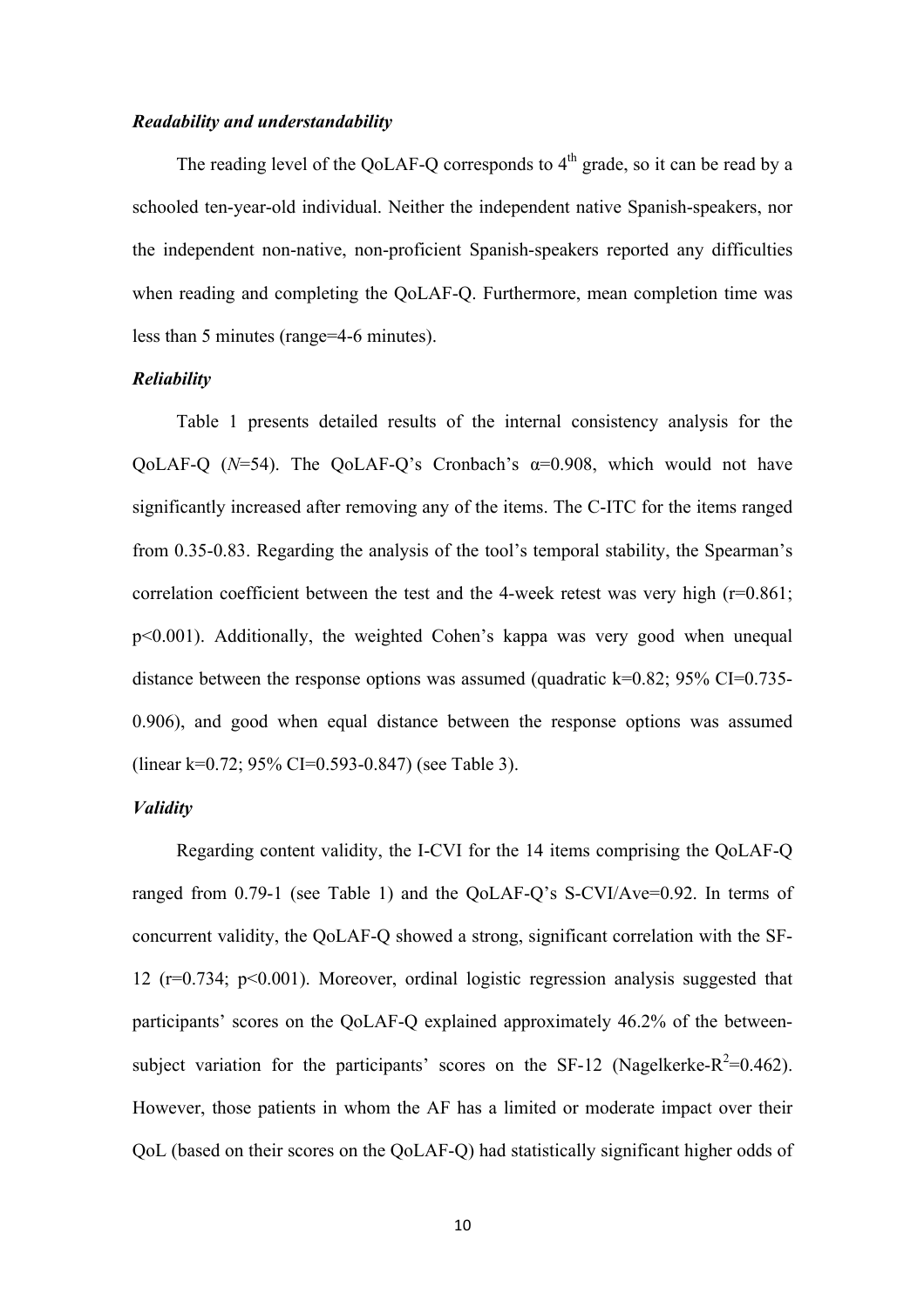scoring among the groups with worse health-related QoL (based on their results on the SF-12), with an odds ratio (OR) of 0.020 [95% CI=0.04-0.95] and an OR of 0.124 [95% CI=0.032-0.485], respectively (see Table 4 for a summary of the interactions between participants' results on the SF-12 and the QoLAF-Q). Results for construct validity analysis are presented below.

## *PCA*

The Barlett's Test of Sphericity was significant ( $\chi^2$ =450.32; *p*<0.01) and the Kaiser-Meyer-Olkin measure of sampling adequacy was 0.764; thus, PCA was carried out. Table 5 presents the results of the PCA on the 14-item QoLAF-Q. Two factors showed eigenvalues  $\geq 1$ , a clear graphic representation on the plot of eigenvalues, and all their loading items with a factor-loading coefficient  $\geq 0.45$ . These two factors accounted for 81.63% of the total variance found and refer to the physical (Factor 1) and biopsychosocial (Factor 2) impact of the AF (see Table 5).

### *Known-groups analysis*

Known-groups analysis results are shown in Table 6. In summary, the Kruskal-Wallis H Test showed that the participants' scores on the total QoLAF-Q and its two subscales are significantly different  $(p<0.05)$  depending on their self-reported frequency of suppuration, amount of suppuration, frequency of pain, and intensity of pain.

# *Scoring and interpretation system for the QoLAF-Q*

The 20 experts revising the scoring and interpretation system proposed by the researchers either strongly agreed  $(n=17)$  or agreed  $(n=3)$  with its appropriateness. No further changes were required.

#### **Discussion**

Our literature review suggested that QoL is an essential indicator to be taken into consideration when deciding the strategy to be followed in the treatment of patients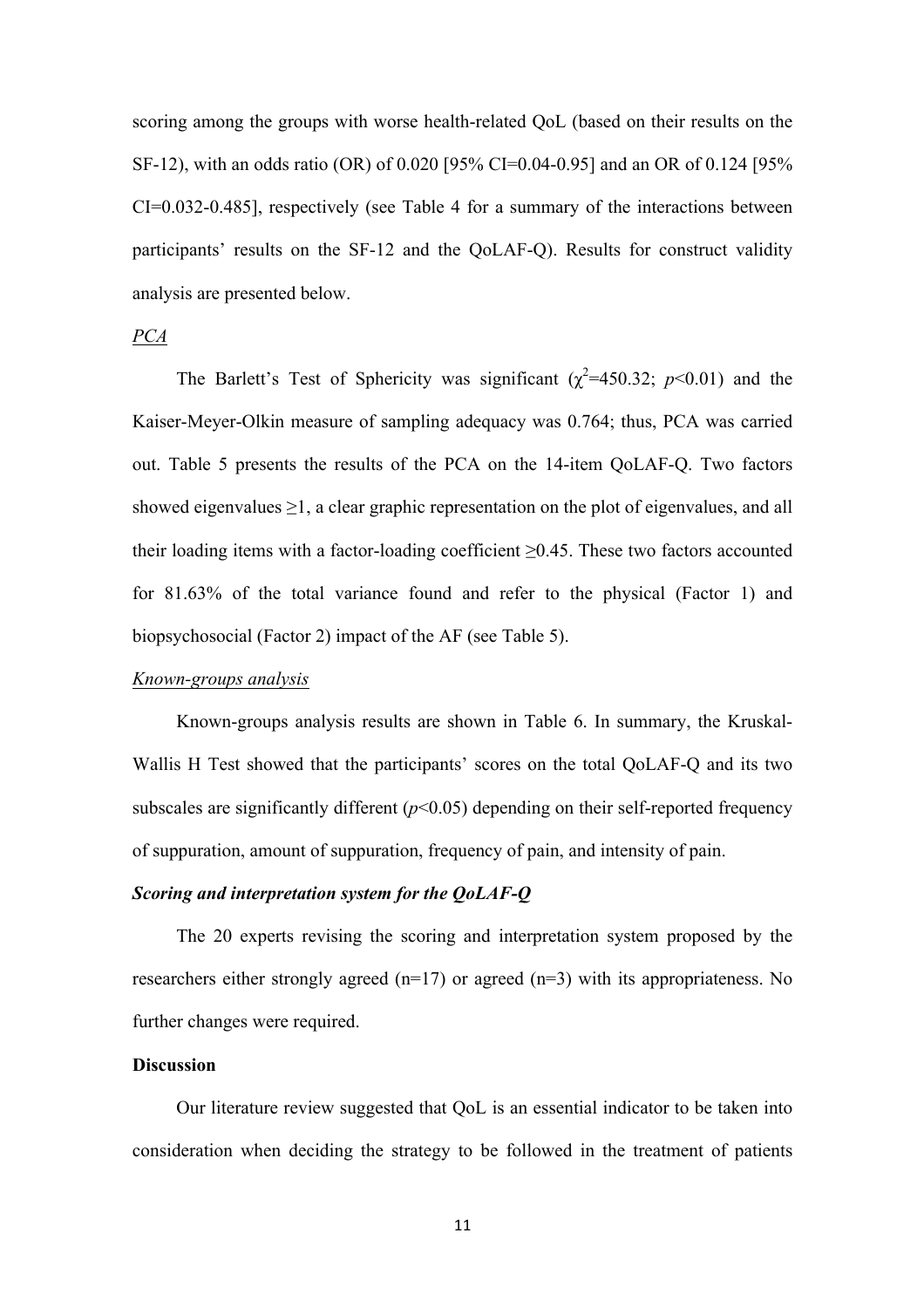diagnosed with AF.<sup>14-21</sup> However, previously published studies exploring QoL amongst these patients have always used instruments that were initially designed for the evaluation of more generic populations' QoL.<sup>16-21</sup> To the best of our knowledge, no specific tools for the assessment of QoL in patients with AF have been previously designed, validated and published; hence why this study aimed to develop and evaluate the psychometric properties of the 'Quality of Life in patients with Anal Fistula Questionnaire' (QoLAF-Q).

The psychometric evaluation of the QoLAF-Q intended to find an evidence-based answer to the following three questions: [1] does the tool measure accurately? [2] what does the tool actually measure? and [3] is the tool actually usable? Whilst questions one and two refer to the reliability and validity of the QoLAF-Q, question three concerns the tool's readability, understandability and applicability.<sup>27-28</sup>

Regarding the first question, the psychometric analysis performed demonstrated the excellent internal consistency and temporal stability of the QoLAF-Q among the study sample. These qualities could be considered proof of the tool's reliability, repeatability and reproducibility.27-28

In order to answer the second question, content, criterion and construct validity of the QoLAF-Q were explored. Firstly, the QoLAF-Q's content validity analysis included a process of critical review by a panel of 14 experts and evidenced that all the items included in the final 14-item version of the QoLAF-Q contributed to the operationalization of 'quality of life in patients with  $AF$ ' as a measurable concept.<sup>24,27-28</sup> Secondly, in relation to criterion validity, the QoLAF-Q's concurrent validity was assessed by exploring its ability to correlate and converge with patients' score on the SF-12, which measures individuals' health-related QoL. Evidence has shown that the QoLAF-Q does not only correlate very strongly with this previously-validated and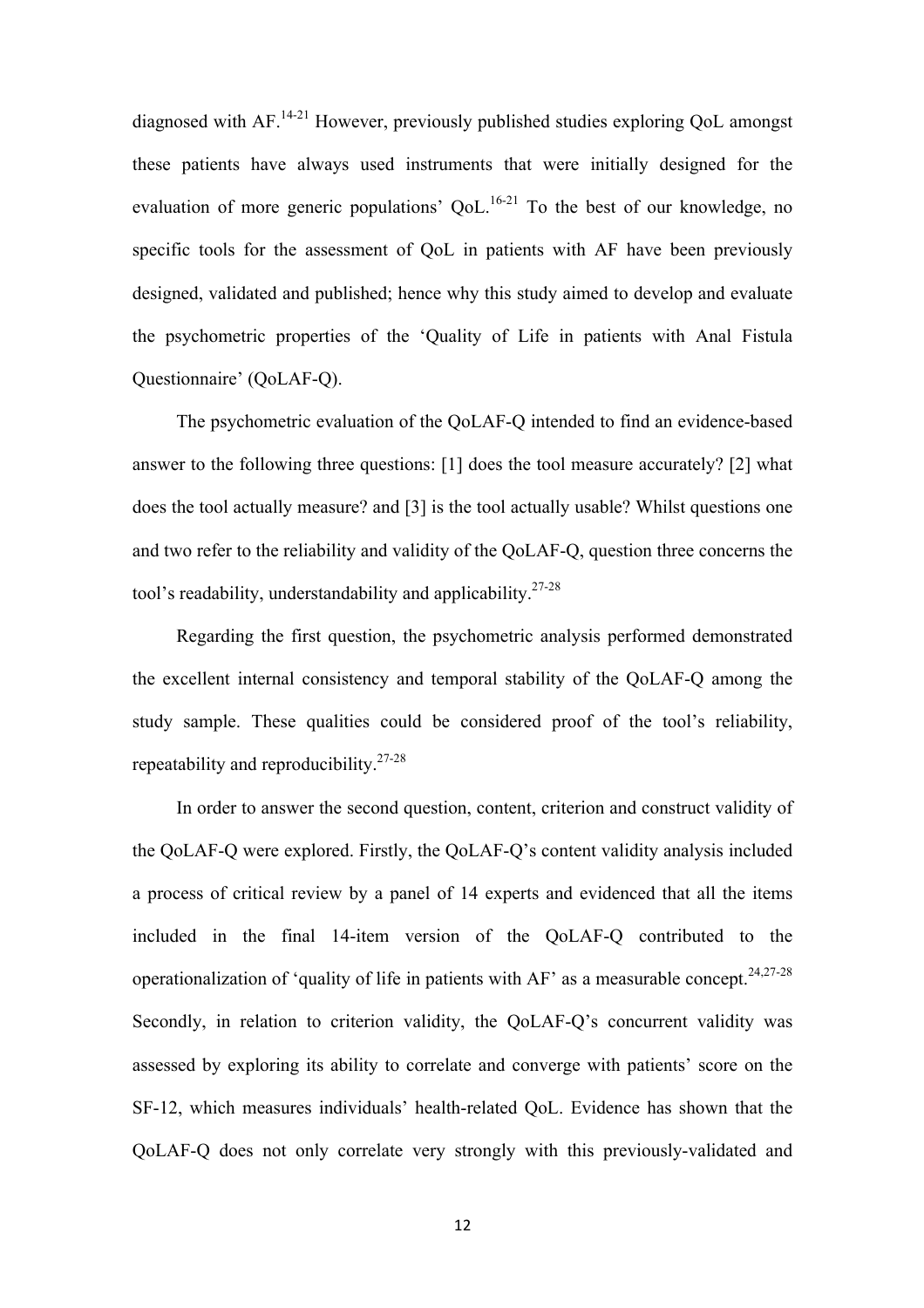widely-used tool, but is also able to make similar decisions about patients' QoL. These results could be interpreted as an indicator of the QoLAF-Q's ability to provide valid information about the OoL of patients diagnosed with  $AF<sup>27-28</sup>$  Furthermore, regarding the tool's construct validity, evidence from the PCA suggests that the QoLAF-Q has two clearly-defined subscales, which evaluate the extent in which the AF impacts the patient's physical and biopsychosocial domains of QoL. Corroborating the confirmatory evidence of the instrument's construct validity, results from the known-group analysis showed the QoLAF-Q's ability to detect expected differences between individuals depending on their symptomatology.

Lastly, concerning the usability of the instrument, results have shown that the QoLAF-Q is an easily understandable and applicable tool which can be completed in less than 5 minutes and provide immediate information about the impact that the AF has on patients' QoL.

Although the QoLAF-Q could be used in research (e.g. experimental designs comparing the efficacy of different treatment approaches on patients' QoL), and in clinical practice (e.g. as part of the initial assessment of patients with AF), some limitations must be highlighted. Firstly, the small size of the main sample, which could have affected the validity of our PCA and known-groups analysis, together with the use of a convenience sampling method does not allow for the generalisation of the results. As the participants were a relatively small group of patients with specific characteristics (for example, all patients presented with a cryptoglandular AF and the majority were males), those willing to use the QoLAF-Q amongst different populations should conduct a validation study before doing so. Secondly, although the participants were encouraged to make comments on how they would improve the QoLAF-Q once they had completed it, this study did not include them in the discussion that led to the initial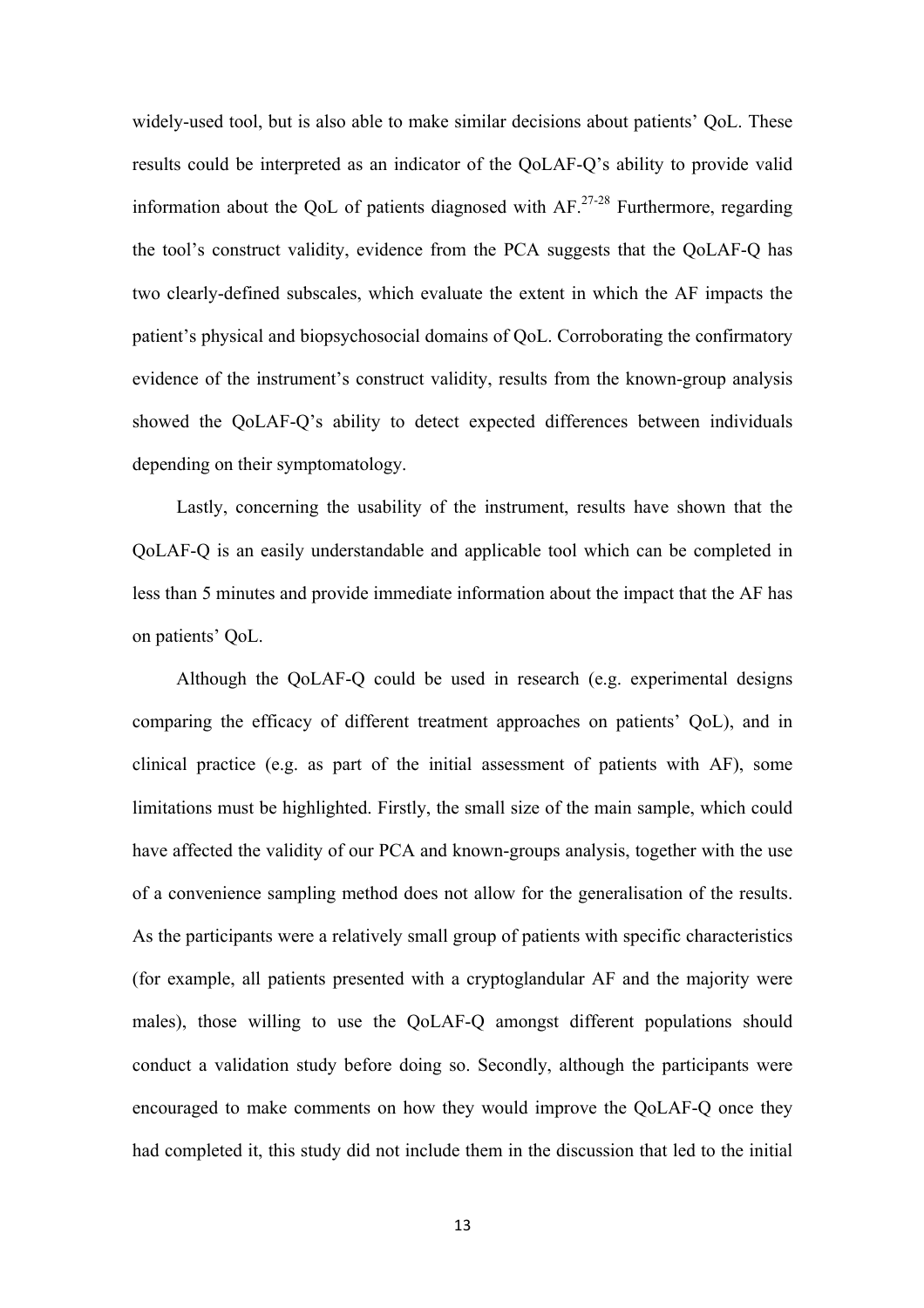development of the questionnaire. We suggest that future validation and adaptation studies of the QoLAF-Q conduct in-depth interviews and/or focus groups in which patients have the opportunity to be more actively involved with the process of deciding which items are included in the questionnaire and how these items are worded. Thirdly, our scoring system for the QoLAF-Q does not take into account that some items may be more important than others for measuring the underlying construct and may potentially lead to a cancellation effect.<sup>32</sup> We recommend that future studies develop scoring systems using other approaches and compare them to the one presented in this manuscript. Lastly, as the QoLAF-Q was created and psychometrically tested in Spanish, its use in other languages must be preceded by an appropriate translation and validation process.

# **Conclusions**

The QoLAF-Q has shown excellent psychometric properties after being subjected to a rigorous testing process. The QoLAF-Q has proven to be a valid, reliable and concise tool that could contribute to the evaluation of quality of life amongst patients with anal fistula. Additionally, its easy and rapid applicability could facilitate its use and contribute to informing the physician in the decision-making process in which the most suitable treatment for each particular case is usually discussed. It is suggested that future studies focus on assessing the QoLAF-Q's psychometric properties after translating it into different languages and validating its usability on larger randomised samples of patients.

# **Acknowledgements**

The authors thank all the individuals who voluntarily participated in the study.

### **References**

1. Marks CG, Ritchie JK. Anal fistulas at St Mark's Hospital. *Br J Surg.* 1977;64:84-91.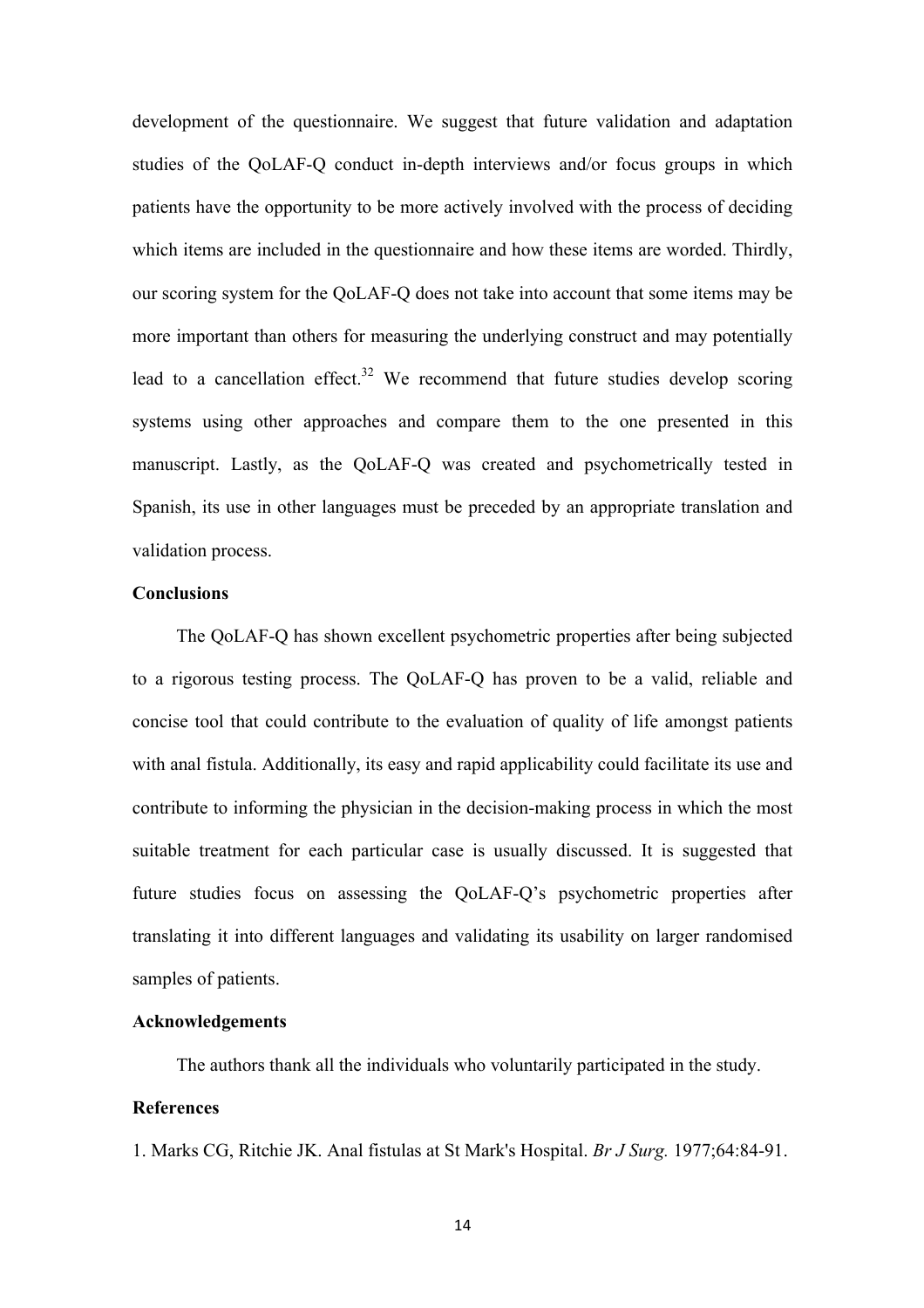- 2. Vasilevsky CA, Gordon PH. *Benign anorectal: abscess and fistula*. In Wolff: The ASCRS Textbook of Colon and Rectal Surgery. 3rd Edition. Cleveland, USA:Springer; 2016.
- 3. Sainio P. Fistula-in-ano in a defined population. Incidence and epidemiological aspects. *Ann Chir Gynaecol*. 1984;73:219-224.
- 4. Zanotti C, Martinez-Puente C, Pascual I, Pascual M, Herreros D, García-Olmo D. An assessment of the incidence of fistula-in-ano in four countries of the European Union. *Int J Colorectal Dis*. 2007;22:1459-1462.
- 5. Jacob TJ, Perakath B, Keighley MR. Surgical intervention for anorectal fistula. *Cochrane Database Syst Rev*. 2010;12:CD006319.
- 6. Abcarian H. Anorectal infection: abscess-fistula. *Clin Colon Rectal Surg*. 2011;24: 14-21.
- 7. Shouler PJ, Grimley RP, Keighley MR, Alexander-Williams J. Fistula-in-ano is usually simple to manage surgically. *Int J Colorectal Dis*. 1986;1:113-115.
- 8. Fisher OM, Raptis DA, Vetter D, et al. An outcome and cost analysis of anal fistula plug insertion vs endorectal advancement flap for complex anal fistulae. *Colorectal Dis*. 2015;17:619-626.
- 9. Blumetti J, Abcarian A, Quinteros F, Chaudhry V, Prasad L, Abcarian H. Evolution of treatment of fistula in ano. *World J Surg*. 2012;36:1162-1167.
- 10. Steele SR, Kumar R, Feingold DL, Rafferty JL, Buie WD. Standards Practice Task Force of the American Society of Colon and Rectal Surgeons. Practice parameters for the management of perianal abscess and fistula-in-ano. *Dis Colon Rectum*. 2011;54:1465–1474.
- 11. Narang SK, Keogh K, Alam NN, Pathak S, Daniels IR, Smart NJ. A systematic review of new treatments for cryptoglandular fistula in ano. *Surgeon*. 2017;15:30-39.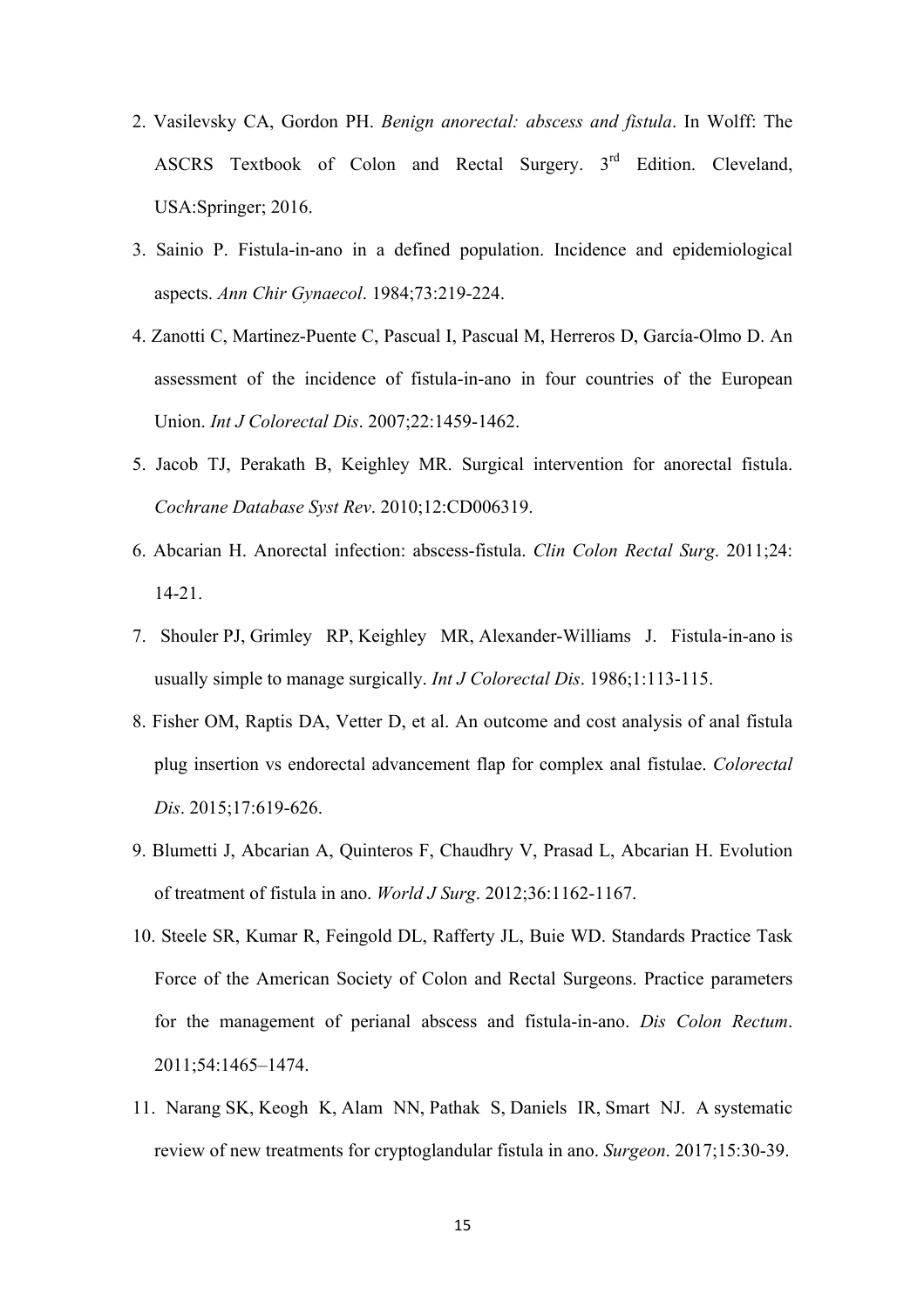- 12. Bubbers EJ, Cologne KG. Management of Complex Anal Fistulas. *Clin Colon Rectal Surg*. 2016;29:43-49.
- 13. Göttgens KW, Smeets RR, Stassen LP, Beets G, Breukink SO. Systematic review and metaanalysis of surgical interventions for high cryptoglandula r perianal fistula. *Int J Colorectal Dis*. 2015;30:583-593.
- 14. Malik AI, Nelson RL. Surgical management of anal fistulae: a systematic review. *Colorectal Dis*. 2008;10:420-430.
- 15. Visscher AP, Schuur D, Slooff RA, Meijerink WJ, Deen-Molenaar CB, Felt-Bersma RJ. Predictive factors for recurrence of cryptoglandular fistulae characterized by preoperative three-dimensional endoanal ultrasound. *Colorectal Dis*. 2016;18:503- 509.
- 16. Owen HA, Buchanan GN, Schizas A, Cohen R, Williams AB. Quality of life with anal fistula. *Ann R Coll Surg Engl*. 2016;98:334-338.
- 17. Riss S, Schwameis K, Mittlböck M, et al. Sexual function and quality of life after surgical treatment for anal fistulas in Crohn's disease. *Tech Coloproctol*. 2013;17:89- 94.
- 18. Kristo I, Stift A, Staud C, et al. The type of loose seton for complex anal fistula is essential to improve perianal comfort and quality of life. *Colorectal Dis*. 2016;18:194-198.
- 19. Kasparek MS, Glatzle J, Temeltcheva T, Mueller MH, Koenigsrainer A, Kreis ME. Long-term quality of life in patients with Crohn's disease and perianal fistulas: influence of fecal diversion. *Dis Colon Rectum*. 2007;50:2067-2074.
- 20. Visscher AP, Schuur D, Roos R, Van der Mijnsbrugge GJ, Meijerink WJ, Felt-Bersma RJ. Long-term follow-up after surgery for simple and complex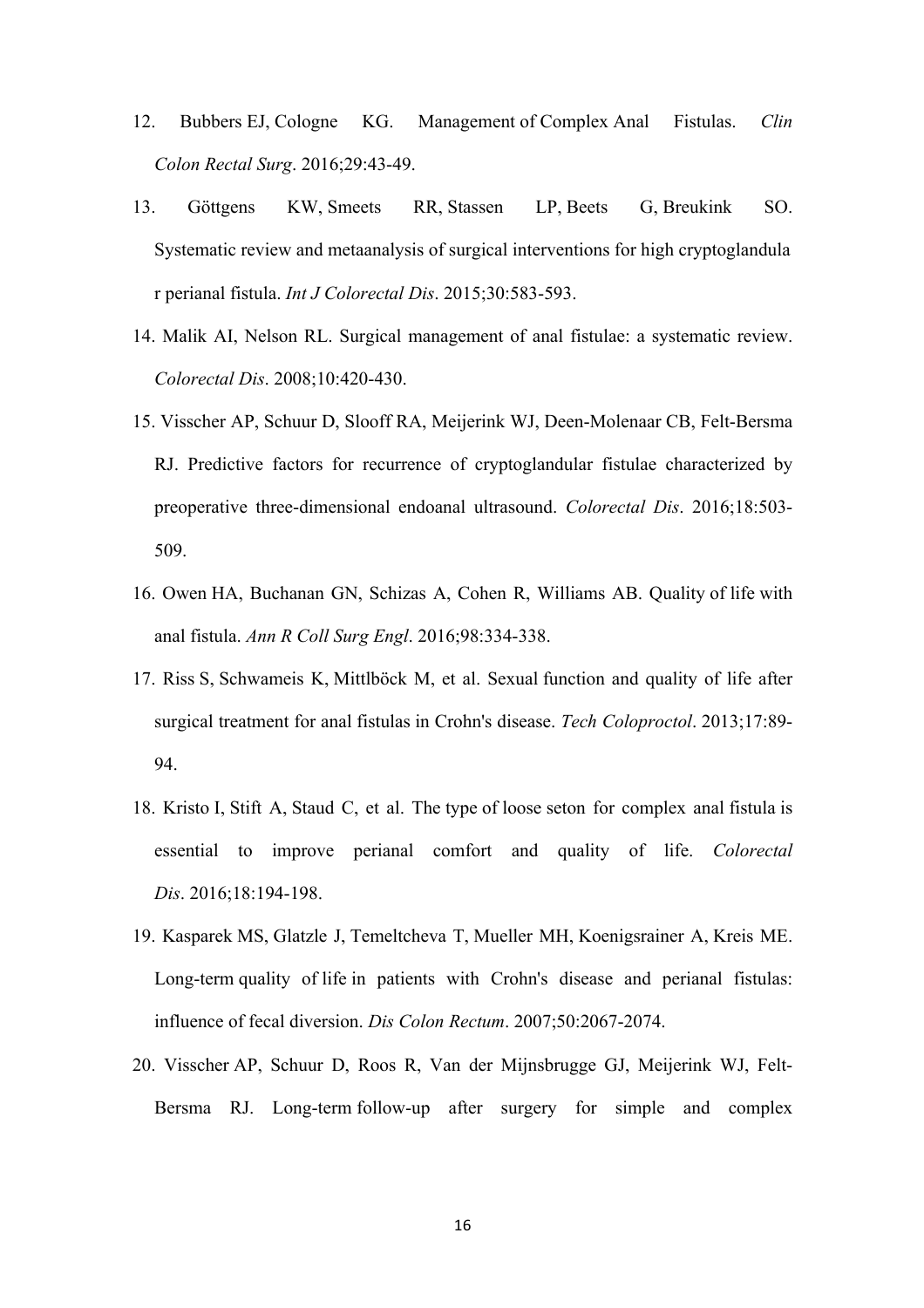cryptoglandular fistulas: fecal incontinence and impact on quality of life. *Dis Colon Rectum*. 2015;58:533-539.

- 21. Mylonakis E, Katsios C, Godevenos D, Nousias B, Kappas AM. Quality of life of patients after surgical treatment of anal fistula; the role of anal manometry. *Colorectal Dis*. 2001;3:417-21.
- 22. Directive 95/46/EC of the European Parliament and of the Council of  $24<sup>th</sup>$  of October 1995 on the protection of individuals with regard to the processing of personal data and on the free movement of such data. *Official Journal of the European Communities* L 281/31, 23.10.1995, p. 31-39.
- 23. Skevington SM, Lotfy M, O'Connell KA, WHOQOL Group. The World Health Organization's WHOQOL-BREF quality of life assessment: psychometric properties and results of the international field trial. A report from the WHOQOL group. *Qual Life Res*. 2004;13:299-310.
- 24. Polit DF, Beck CT. The content validity index: are you sure you know what's being reported? Critique and recommendations. *Research in Nursing & Health*. 2006;29:489-497.
- 25. Hernández-Padilla J, Suthers F, Fernández-Sola C, Granero-Molina J. Development and psychometric assessment of the basic resuscitation skills self-efficacy scale. *Eur J Cardiovasc Nurs*. 2016;15:e10-e18.
- 26. Hernández-Padilla JM, Granero-Molina J, Márquez-Hernández VV, Suthers F, Fernández-Sola C. Development and psychometric evaluation of the arterial puncture self-efficacy scale. *Nurse Educ Today.* 2016;40:45-51.
- 27. Coaley K. *An introduction to psychological assessment and psychometrics*. London, UK: SAGE; 2014.
- 28. Furr RM. *Psychometrics: an introduction*. London, UK: SAGE; 2014.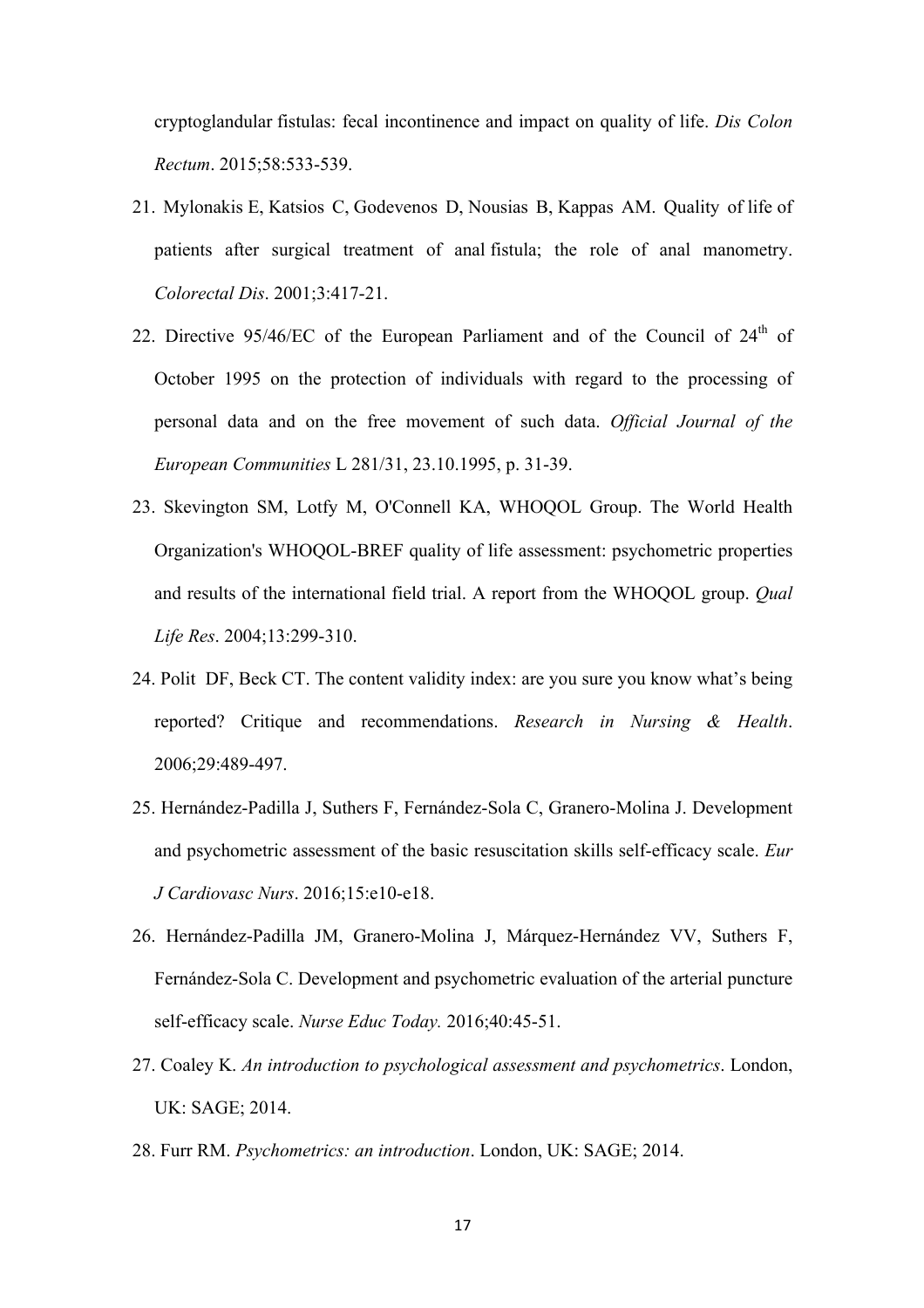- 29. Koller M, Aaronson NK, Blazeby J, et al. Translation procedures for standardized quality of life questionnaires: The European Organisation for Research and Treatment of Cancer (EORTC) approach. *Eur J Cancer*. 2007;43:1810-1820.
- 30. Vilagut G, Valderas JM, Ferrer M, Garin O, López-García E, Alonso J. Interpretation of SF-36 and SF-12 questionnaires in Spain: physical and mental components. *Med Clin*. 2008;130:726-735.
- 31. Tabachnick BG, Fidell LS. *Using Multivariate Statistics*. 6th ed. Essex, UK: Pearson; 2013.
- 32. Avila ML, Stinson J, Kiss A, Brandão LR, Uleryk E, Feldman BM. A critical review of scoring options for clinical measurement tools. *BMC Research Notes*. 2015;8:612.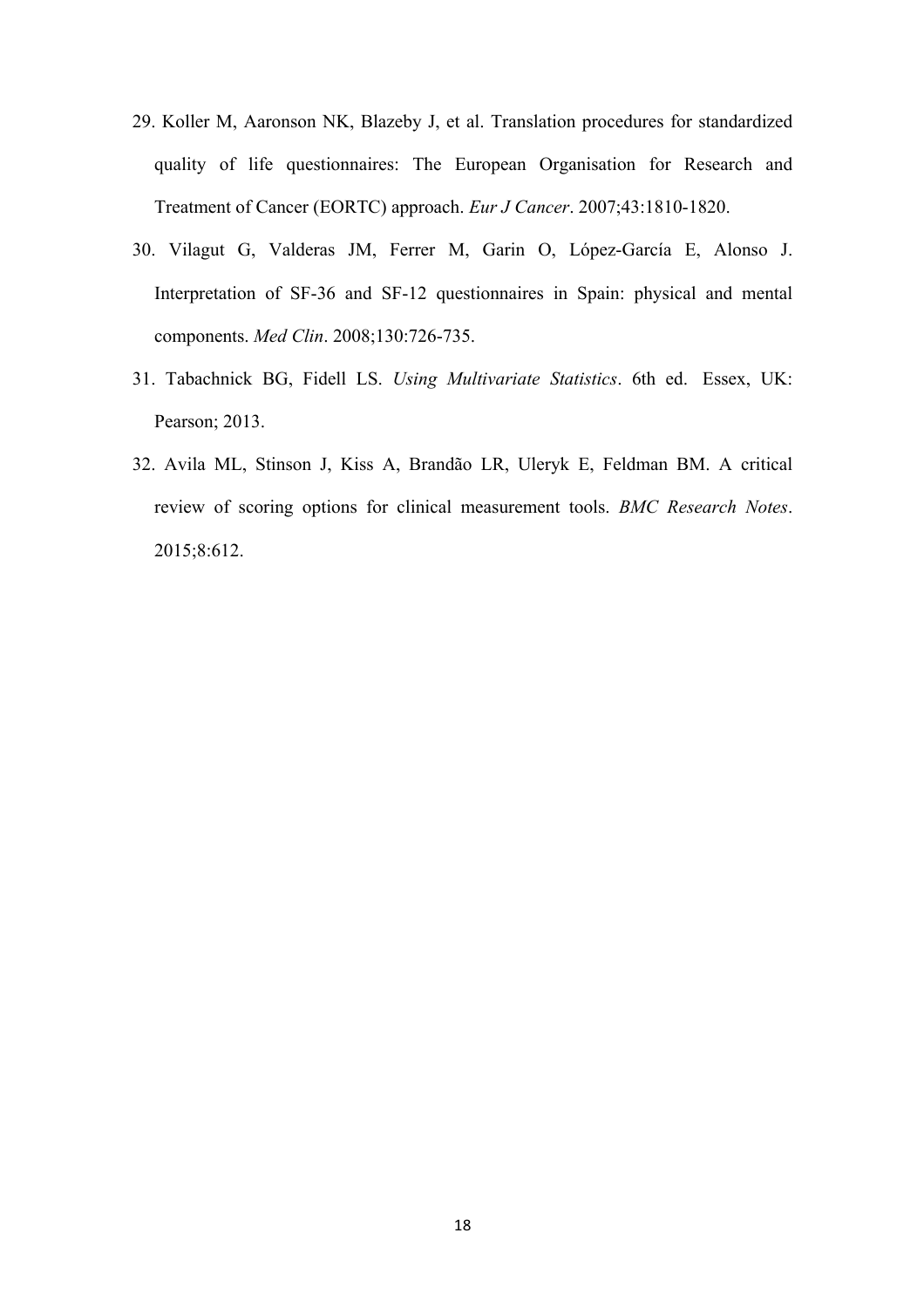# Table 1.

Results of the content validity (*N*=14) and internal consistency analysis of the QoLAF-Q (*N*=54).

|     |                                                                                                                                                                           | $\textbf{I-CVI}^{\dagger}$ | QoLAF-Q's<br>Cronbach alpha if<br>ítem deleted | Corrected ITC <sup>#</sup>                                           |
|-----|---------------------------------------------------------------------------------------------------------------------------------------------------------------------------|----------------------------|------------------------------------------------|----------------------------------------------------------------------|
| 1.  | How often do you experience discharge (suppuration)<br>from the fistula?                                                                                                  | .93                        | .910                                           | .42                                                                  |
| 2.  | How much discharge (suppuration) from the fistula do<br>you experience?                                                                                                   | .93                        | .910                                           | .35                                                                  |
| 3.  | How often do you bleed from the fistula?                                                                                                                                  | .21                        |                                                | Removed from QoLAF-Q before testing it with<br>patients (I-CVI<0.78) |
| 4.  | How much bleeding from the fistula do you experience?                                                                                                                     | .14                        |                                                | Removed from QoLAF-Q before testing it with<br>patients (I-CVI<0.78) |
| 5.  | How often do you experience uncontrollable flatulence<br>(farting) since having the fistula?                                                                              | $\mathbf{1}$               | .908                                           | .44                                                                  |
| 6.  | How often do you experience unintentional loss of stools<br>since having the fistula?                                                                                     | $\mathbf{1}$               | .907                                           |                                                                      |
| 7.  | What is the amount of unintentional stool loss that you<br>usually experience since having the fistula?                                                                   | .93                        | .908                                           | .40                                                                  |
| 8.  | How often do you experience pain in the anal area as a<br>consequence of the fistula?                                                                                     | .93                        | .897                                           | .72                                                                  |
| 9.  | What is the intensity of the pain that you experience as a<br>consequence of the anal fistula?                                                                            | .86                        | .902                                           | .59                                                                  |
| 10. | Since suffering the symptoms of the anal fistula, how<br>would you say your health is?                                                                                    | $\mathbf{1}$               | .901                                           | .64                                                                  |
|     | 11. How much does the anal fistula affect your physical<br>health? (e.g. energy and activity levels, sleeping pattern,<br>general well-being)                             | .86                        | .892                                           | .81                                                                  |
|     | 12. How much does the anal fistula affect your psychological<br>health? (e.g. your body image, self-esteem, state of mind,<br>ability to focus on a particular task)      | .93                        | .896                                           | .73                                                                  |
| 13. | How much does the anal fistula affect your independence<br>level? (e.g. mobility, ability to work, daily activities)                                                      | .86                        | .897                                           | .71                                                                  |
|     | 14. How much does the anal fistula affect your social<br>relationships and interactions with others? (e.g. your<br>relationships with friends, family, partner)           | .93                        | .893                                           | .80                                                                  |
|     | 15. How much does the anal fistula affect your sexual<br>relationships?                                                                                                   | .93                        | .898                                           | .69                                                                  |
| 16. | How much does the anal fistula affect your beliefs, values<br>and attitudes? (e.g. your religious practices, your eating<br>and drinking practices, your general beliefs) | .29                        |                                                | Removed from QoLAF-Q before testing it with<br>patients (I-CVI<0.78) |
| 17. | How much does the anal fistula affect other aspects of<br>your life? (e.g. your freedom, your economic income,<br>your free time)                                         | .79                        | .891                                           | .83                                                                  |

† I-CVI = Item Content Validity Index

‡ ITC = Item-total Correlation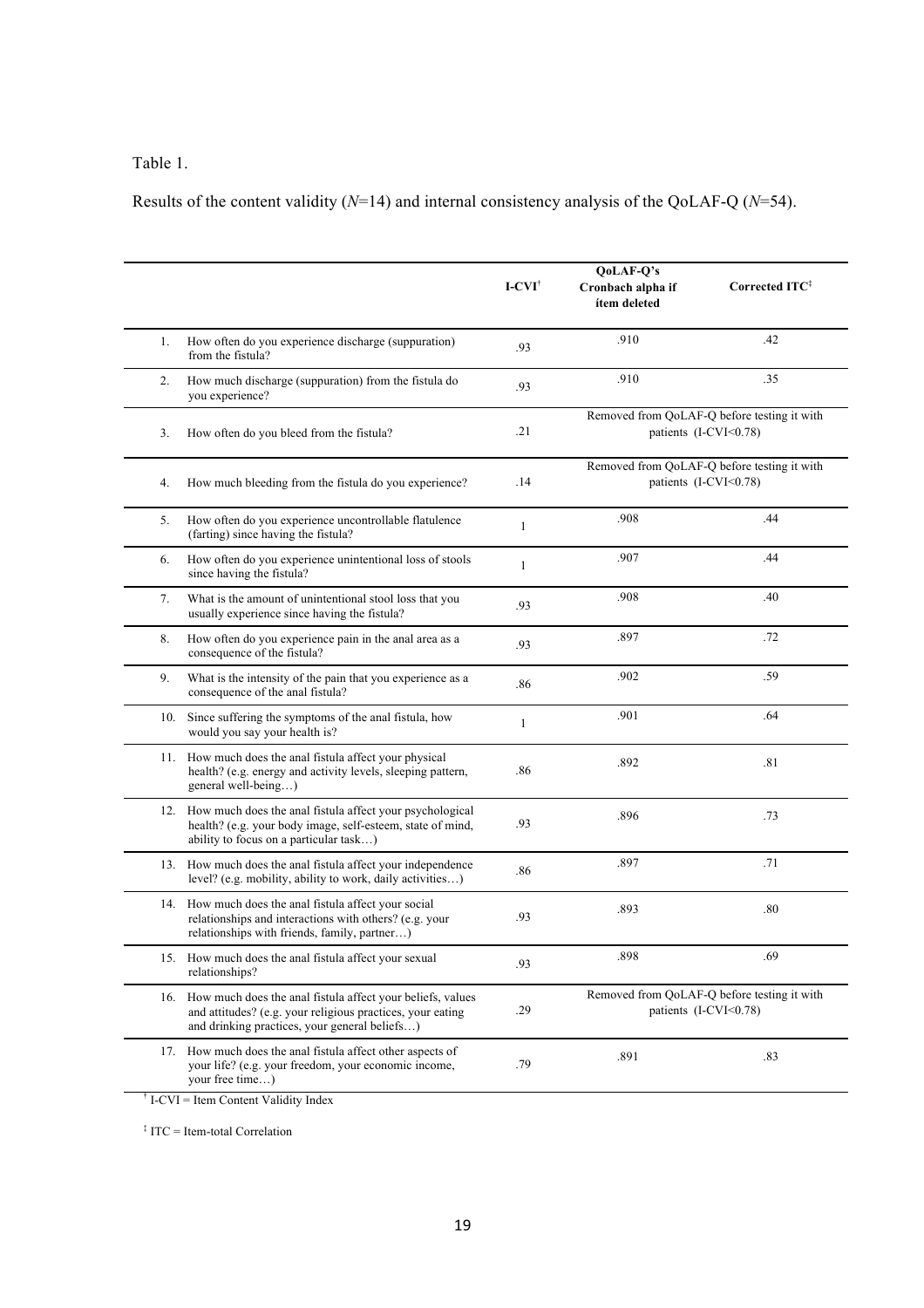# **Table 2.**

Demographic characteristics of main sample

|                                | <b>Main Sample</b> |
|--------------------------------|--------------------|
|                                | $(N=54)$           |
|                                | $M \pm S.D.$       |
| Age (years)                    | $46.9 \pm 11.60$   |
|                                | n(%)               |
| Gender                         |                    |
| Female                         | 14 (25.9)          |
| Male                           | 40(74.1)           |
| <b>Comorbidities</b>           |                    |
| Hypertension                   | 12(22.2)           |
| Diabetes Mellitus Type I       | 3(5.6)             |
| Diabetes Mellitus Type II      | 4(7.4)             |
| Obstetric damage               |                    |
| Yes                            | 0(0)               |
| No                             | 54 (100)           |
| Previous anal surgery          |                    |
| No previous anal surgery       | 17(31.5)           |
| One previous anal surgery      | 15(27.8)           |
| More than one anal surgery     | 22(40.7)           |
| <b>Clinical manifestations</b> |                    |
| Suppuration                    | 45 (83.3)          |
| Bleeding                       | 26(48.1)           |
| Pain                           | 31 (57.4)          |
| Incontinence                   | 0(0)               |
| <b>Main symptomatology</b>     |                    |
| Suppuration                    | 38(70.4)           |
| Bleeding                       | 3(5.6)             |
| Pain                           | 13(24.1)           |
| Incontinence                   | 0(0)               |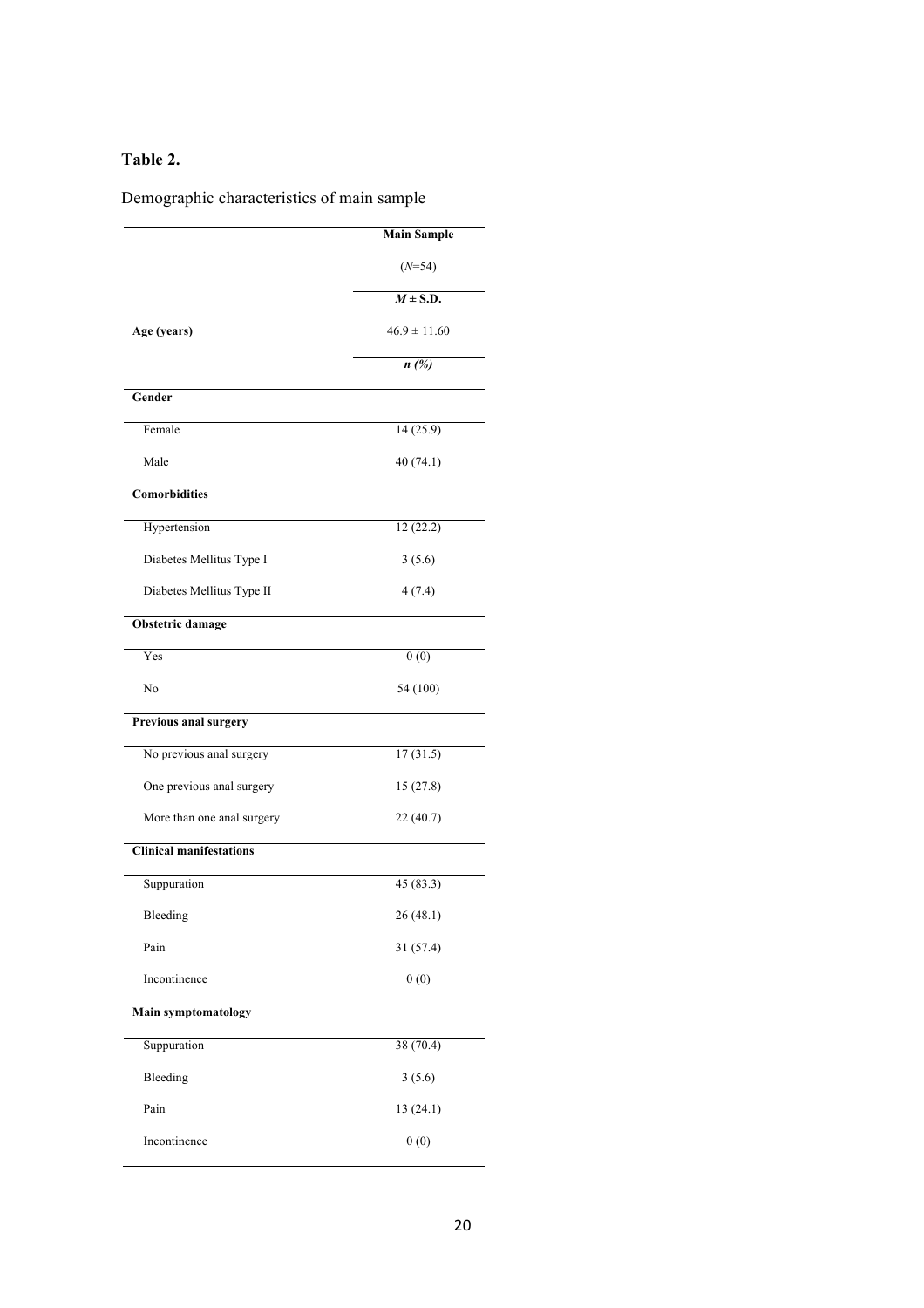#### **Location of EFO** *(based on physical anamnesis\*)*

 $\overline{a}$ 

| Unidentified EFO | 0(0)      |
|------------------|-----------|
| Anterior         | 8(14.8)   |
| Posterior        | 14 (25.9) |
| Right lateral    | 18 (33.3) |
| Left lateral     | 14 (25.9) |

**Location of IFO** *(based on digital rectal examination\*)*

| Unidentified IFO | 25(46.3) |
|------------------|----------|
| Anterior         | 7(13.0)  |
| Posterior        | 15(27.8) |
| Right lateral    | 5(9.3)   |
| Left lateral     | 2(3.7)   |

**Type of anal fistula** *(based on findings from physical anamnesis\*, and/or digital rectal examination\*, and/or injection of hydrogen peroxide + saline solution\*, and/or MRI\*\*, and/or anoscopy\*\*)*

| Intersphincteric    | 18(33.3) |
|---------------------|----------|
| Transsphincteric    | 27(50)   |
| Suprasphincteric    | 0(0)     |
| Extrasphincteric    | 3(5.6)   |
| <b>Undetermined</b> | 6(11.1)  |

\* The physical anamnesis, the digital rectal examination and the injection of hydrogen peroxide were performed during the patients' visit to the outpatient coloproctology clinic.

\*\* The MRI and anoscopy were requested in order to confirm diagnosis of the anal fistula and determine its classification after the first visit to the outpatient coloproctology clinic.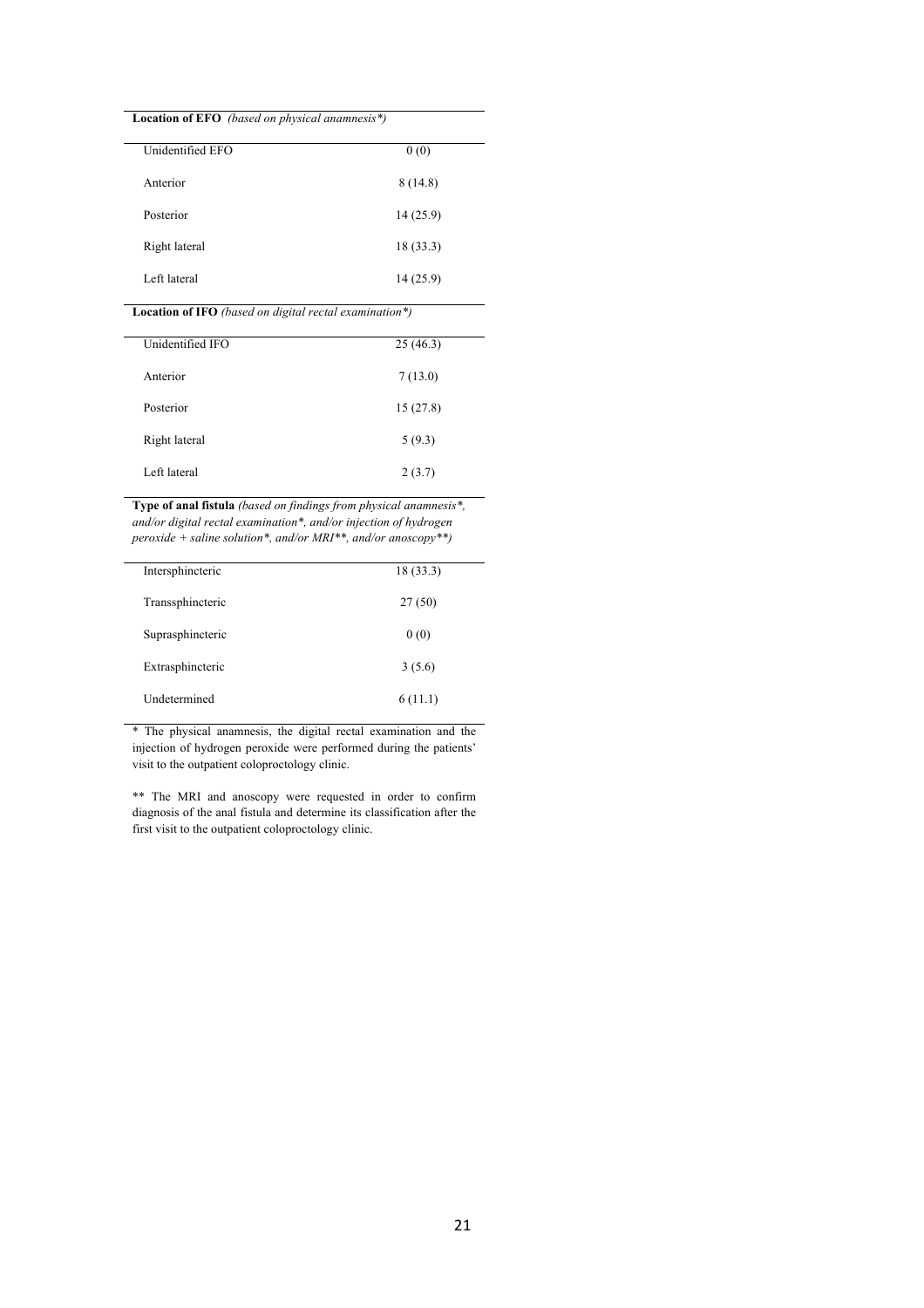# **Table 3.**

Results of the weighted Cohen's kappa analysis for the assessment of the QoLAF-Q's temporal stability at 4-week retest ( $N=54$ ).<sup>1</sup>

|                                                           |                           | Impact of the anal fistula on the participants' QoL at initial test $(N=54)$ |                   | <b>Relative</b>    |                    |                            |                           |
|-----------------------------------------------------------|---------------------------|------------------------------------------------------------------------------|-------------------|--------------------|--------------------|----------------------------|---------------------------|
|                                                           |                           | Zero Impact                                                                  | Limited<br>Impact | Moderate<br>Impact | <b>High Impact</b> | <b>Very High</b><br>Impact | frequency<br>$n/N$ $(\%)$ |
|                                                           |                           | Frequency (n)                                                                | Frequency (n)     | Frequency (n)      | Frequency (n)      | Frequency (n)              |                           |
|                                                           | Zero impact               | $\mathbf{0}$                                                                 | $\boldsymbol{0}$  | $\mathbf{0}$       | $\mathbf{0}$       | $\mathbf{0}$               |                           |
| Impact of the anal fistula on the participants' QoL at 4- | Frequency (n)             |                                                                              |                   |                    |                    |                            | $0/0$ $(0\%)$             |
|                                                           | <b>Limited impact</b>     | $\mathbf{0}$                                                                 | 16                | $\overline{c}$     | $\mathbf{0}$       | $\mathbf{0}$               | 18/54                     |
|                                                           | Frequency (n)             |                                                                              |                   |                    |                    |                            | $(33.3\%)$                |
|                                                           | <b>Moderate Impact</b>    | $\mathbf{0}$                                                                 | $\overline{4}$    | 12                 | $\overline{c}$     | $\mathbf{0}$               | 18/54                     |
|                                                           | Frequency (n)             |                                                                              |                   |                    |                    |                            | $(33.3\%)$                |
|                                                           | <b>High Impact</b>        | $\mathbf{0}$                                                                 | $\mathbf{0}$      | 4                  | 12                 | $\overline{c}$             | 18/54                     |
| week re-test (N=54)                                       | Frequency (n)             |                                                                              |                   |                    |                    |                            | $(33.3\%)$                |
|                                                           | Very High Impact          | $\boldsymbol{0}$                                                             | $\boldsymbol{0}$  | $\boldsymbol{0}$   | $\boldsymbol{0}$   | $\boldsymbol{0}$           | $0/0$ ( $0\%$ )           |
|                                                           | Frequency (n)             |                                                                              |                   |                    |                    |                            |                           |
|                                                           | <b>Relative frequency</b> | $0/0$ $(0\%)$                                                                | 20/54 (37%)       | 18/54 (33.3%)      | 14/54(25.9%)       | $2/54$ (3.7%)              | 54/54                     |
|                                                           | $n/N$ (%)                 |                                                                              |                   |                    |                    |                            | $(100\%)$                 |

|                    | Equal distance between response options assumed | Unequal distance between response options assumed |
|--------------------|-------------------------------------------------|---------------------------------------------------|
|                    | (Linear weighted Cohen's kappa)                 | (Quadratic weighted Cohen's kappa)                |
| Weighted kappa (k) | 0.720                                           | 0.821                                             |
| Standard error     | 0.065                                           | 0.044                                             |
| 95% CI             | $0.593 - 0.847$                                 | $0.735 - 0.906$                                   |

<sup>1</sup>Categorisation was made on the basis of participants' scores on the QoLAF-Q following the scoring system presented in this manuscript.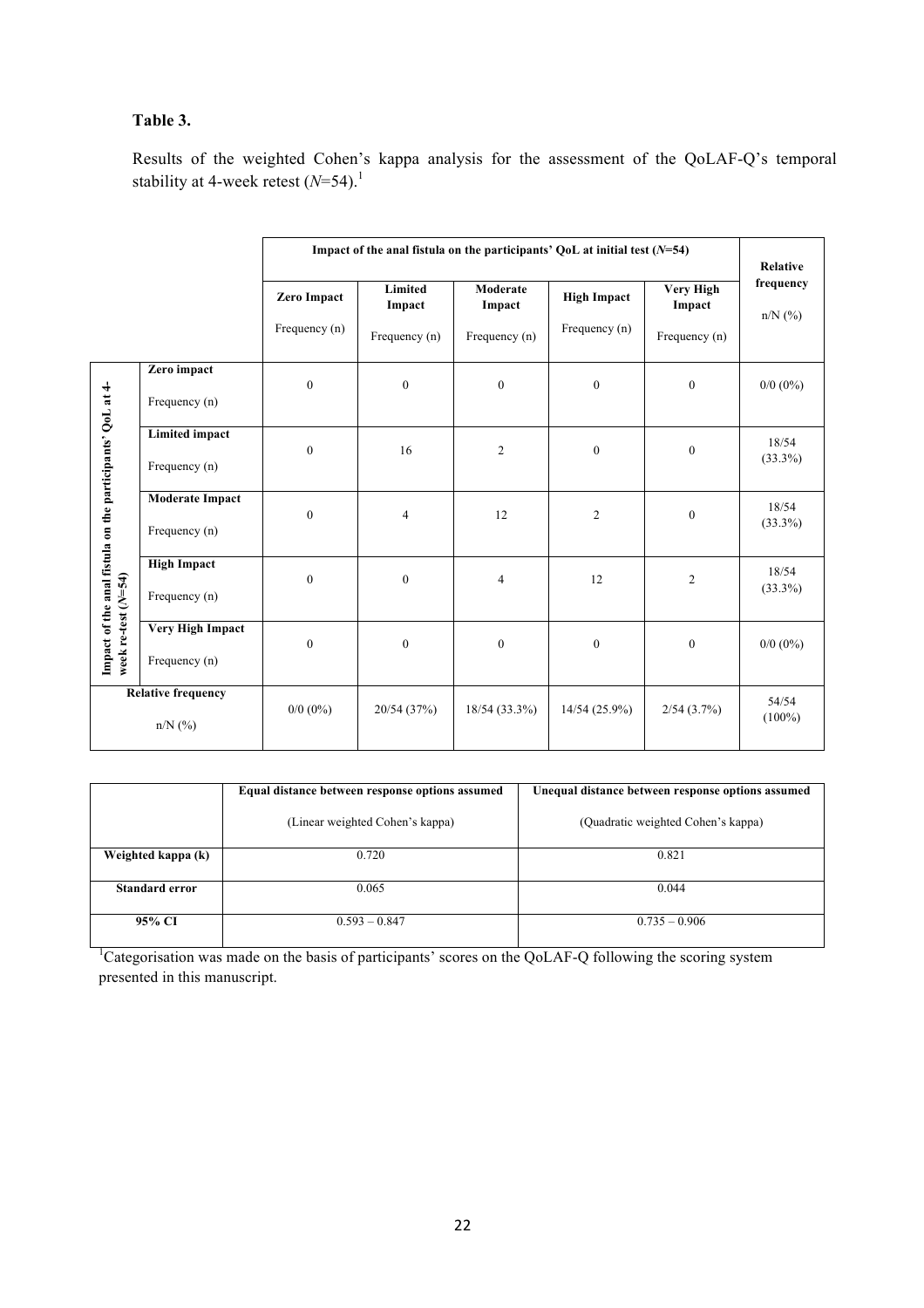# **Table 4.**

Simplified summary of the interactions between participants' scores on the QoLAF-Q and SF-12. (*N*=54)

|                                                         |                                   |                                    |                             | Participants' general health-related QoL <sup>1</sup> |                             |                                    |
|---------------------------------------------------------|-----------------------------------|------------------------------------|-----------------------------|-------------------------------------------------------|-----------------------------|------------------------------------|
|                                                         |                                   |                                    |                             | $(N=54)$                                              |                             |                                    |
|                                                         |                                   | Very good<br>health-related<br>QoL | Good health-<br>related QoL | Fair health-<br>related QoL                           | Poor health-<br>related QoL | Very poor<br>health-related<br>QoL |
|                                                         |                                   | $(n=15)$                           | $(n=10)$                    | $(n=15)$                                              | $(n=12)$                    | $(n=2)$                            |
|                                                         | Zero impact<br>$(n=0)$            | $\boldsymbol{0}$                   | $\boldsymbol{0}$            | $\boldsymbol{0}$                                      | $\bf{0}$                    | $\boldsymbol{0}$                   |
| Impact of the anal fistula on the participants' $QoL^2$ | <b>Limited impact</b><br>$(n=20)$ | $11\,$                             | 5                           | $\overline{4}$                                        | $\boldsymbol{0}$            | $\boldsymbol{0}$                   |
|                                                         | Moderate impact<br>$(n=17)$       | $\overline{4}$                     | $\overline{4}$              | 5                                                     | $\overline{4}$              | $\boldsymbol{0}$                   |
|                                                         | <b>High impact</b><br>$(n=15)$    | $\boldsymbol{0}$                   | $\mathbf{1}$                | 6                                                     | 6                           | $\overline{2}$                     |
| $(N=54)$                                                | Very high impact<br>$(n=2)$       | $\boldsymbol{0}$                   | $\boldsymbol{0}$            | $\boldsymbol{0}$                                      | $\overline{c}$              | $\boldsymbol{0}$                   |

<sup>1</sup>Health-related QoL categorisation was made on the basis of participants' scores on the SF-12 Health-Survey.

 $2$ Impact of the anal fistula on the patient's QoL was categorised according to the scoring system proposed in manuscript.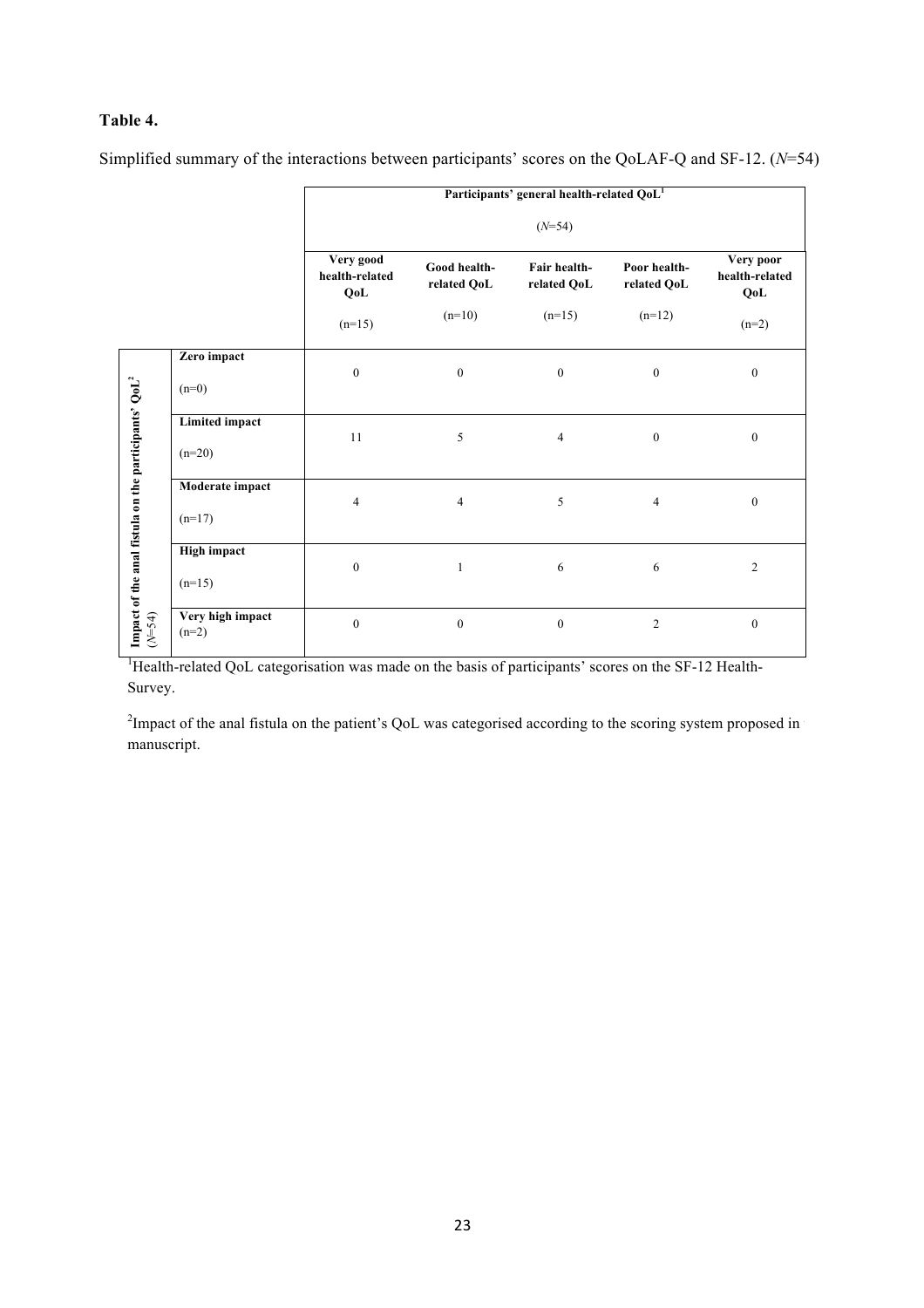Table 5.

Factor loadings and total variance explained from the rotated factor structure of the QoLAF-Q (*N*=54).

| Item by Factor | Factor                                                                                                                                                             |              |                |  |
|----------------|--------------------------------------------------------------------------------------------------------------------------------------------------------------------|--------------|----------------|--|
|                |                                                                                                                                                                    | $\mathbf{1}$ | $\overline{2}$ |  |
|                | Physical impact of the anal fistula                                                                                                                                |              |                |  |
| 1.             | How often do you experience discharge (suppuration) from the<br>fistula?                                                                                           | .671         |                |  |
| 2.             | How much discharge (suppuration) from the fistula do you<br>experience?                                                                                            | .628         |                |  |
| 3.             | How often do you experience uncontrollable flatulence (farting) since<br>having the fistula?                                                                       | 484          |                |  |
| 4.             | How often do you experience unintentional loss of stools since having<br>the fistula?                                                                              | .784         |                |  |
| 5.             | What is the amount of unintentional stool loss that you usually<br>experience since having the fistula?                                                            | .754         |                |  |
| 6.             | How often do you experience pain in the anal area as a consequence<br>of the fistula?                                                                              | .757         |                |  |
| 7.             | What is the intensity of the pain that you experience as a consequence<br>of the anal fistula?                                                                     | .676         |                |  |
|                | Biopsychosocial impact of the anal fistula                                                                                                                         |              |                |  |
| 8.             | Since suffering the symptoms of the anal fistula, how would you say<br>your health is?                                                                             |              | .636           |  |
| 9.             | How much does the anal fistula affect your physical health? (e.g.<br>energy and activity levels, sleeping pattern, general well-being)                             |              | .672           |  |
| 10.            | How much does the anal fistula affect your psychological health? (e.g.<br>your body image, self-esteem, state of mind, ability to focus on a<br>particular task)   |              | .644           |  |
|                | 11. How much does the anal fistula affect your independence level? (e.g.<br>mobility, ability to work, daily activities)                                           |              | .653           |  |
|                | 12. How much does the anal fistula affect your social relationships and<br>interactions with others? (e.g. your relationships with friends, family,<br>$partner$ ) |              | .649           |  |
| 13.            | How much does the anal fistula affect your sexual relationships?                                                                                                   |              | .672           |  |
|                | 14. How much does the anal fistula affect other aspects of your life? (e.g.<br>your freedom, your economic income, your free time)                                 |              | .637           |  |
| % of variance  |                                                                                                                                                                    | 45.16        | 36.47          |  |
|                | Cumulative % of variance                                                                                                                                           | 45.16        | 81.63          |  |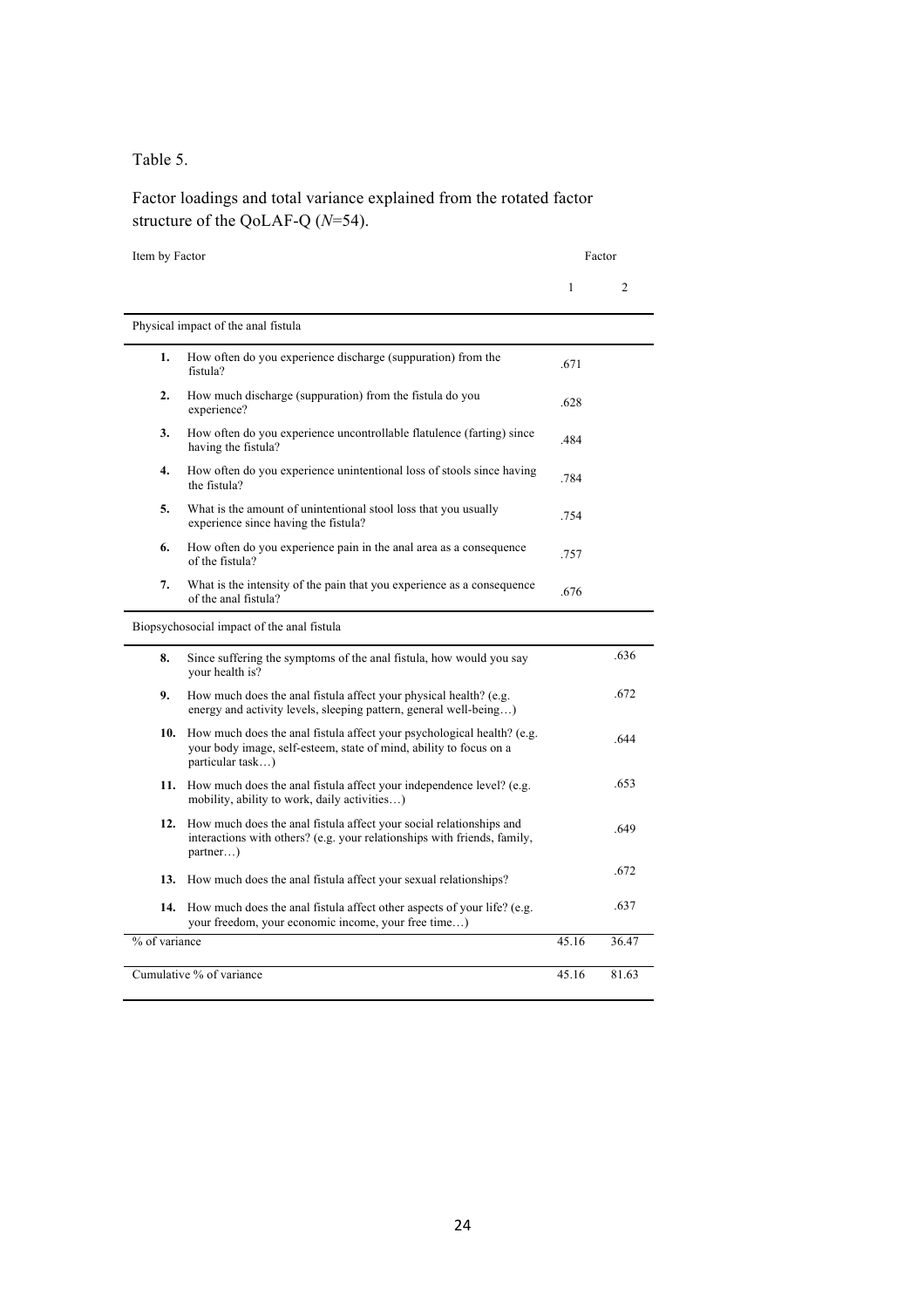# **Table 6.**

Results of the known-groups analysis. <sup>1</sup> (*N*=54)

|                            | <b>Frequency of suppuration</b> |                             | <b>Amount of suppuration</b>        |                                                |                                | Frequency of pain    |                                  |                                                | Intensity of pain              |                      |                                     |                                                |                                |                      |                                         |                                                |
|----------------------------|---------------------------------|-----------------------------|-------------------------------------|------------------------------------------------|--------------------------------|----------------------|----------------------------------|------------------------------------------------|--------------------------------|----------------------|-------------------------------------|------------------------------------------------|--------------------------------|----------------------|-----------------------------------------|------------------------------------------------|
|                            | Never or<br>rarely<br>$(n=14)$  | <b>Sometimes</b><br>$(n=9)$ | Very often<br>or always<br>$(n=31)$ | Between-<br>groups<br>differences <sup>2</sup> | None or<br>limited<br>$(n=23)$ | Moderate<br>$(n=16)$ | High or<br>very high<br>$(n=15)$ | Between-<br>groups<br>differences <sup>2</sup> | Never or<br>rarely<br>$(n=20)$ | Sometimes<br>$(n=9)$ | Very often<br>or always<br>$(n=25)$ | Between-<br>groups<br>differences <sup>2</sup> | None or<br>limited<br>$(n=17)$ | Moderate<br>$(n=24)$ | <b>High or</b><br>very high<br>$(n=13)$ | Between-<br>groups<br>differences <sup>2</sup> |
|                            | Mean Rank                       | Mean Rank                   | Mean Rank                           | $p$ -value <sup>3</sup>                        | Mean Rank                      | Mean Rank            | Mean Rank                        | $p$ -value <sup>3</sup>                        | Mean Rank                      | Mean Rank            | Mean Rank                           | $p$ -value <sup>3</sup>                        | Mean Rank                      | Mean Rank            | Mean Rank                               | $p$ -value <sup>3</sup>                        |
| <b>Physical impact</b>     | 14.82                           | 24.44                       | 34.11                               | < 0.001                                        | 20.54                          | 31.56                | 33.83                            | 0.009                                          | 13.13                          | 32.50                | 37.20                               | < 0.001                                        | 15.00                          | 28.54                | 41.92                                   | < 0.001                                        |
| Biopsychological<br>impact | 20.36                           | 20.83                       | 32.66                               | 0.015                                          | 22.59                          | 29.44                | 32.97                            | 0.048                                          | 15.80                          | 25.61                | 37.54                               | < 0.001                                        | 16.56                          | 28.65                | 39.69                                   | < 0.001                                        |
| <b>Total QoLAF-Q</b>       | 17.21                           | 21.56                       | 33.89                               | < 0.001                                        | 22.02                          | 28.63                | 34.70                            | 0.034                                          | 14.00                          | 25.50                | 39.02                               | < 0.001                                        | 14.79                          | 29.75                | 39.96                                   | < 0.001                                        |

<sup>1</sup>Known-groups categorisation was made on the basis of participants' self-reported suppuration (frequency and amount) and pain (frequency and intensity).

<sup>2</sup>Between-groups differences were analysed using Kruskal-Wallis H Test.<br><sup>3</sup>Significance level when p-value≤0.05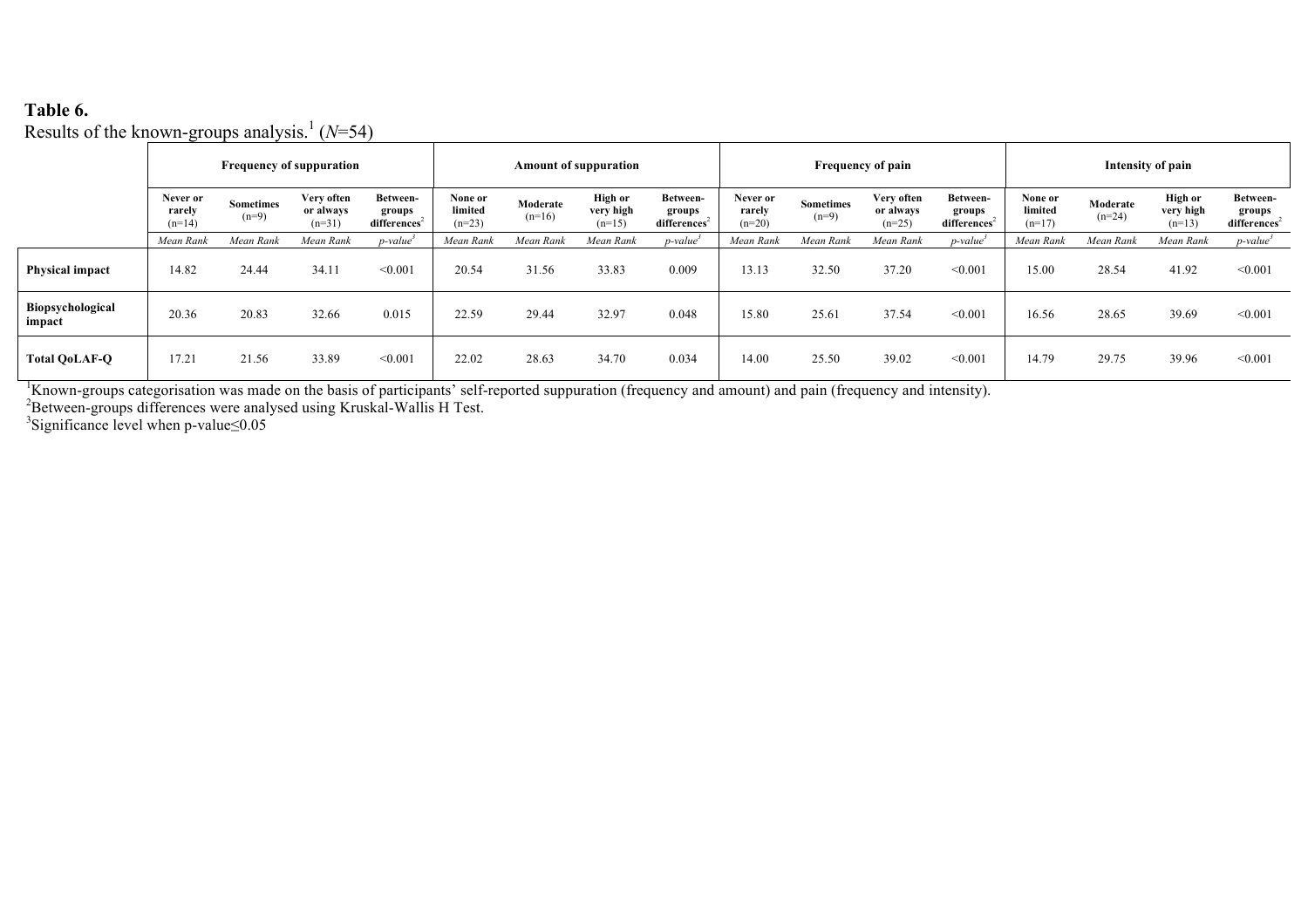# **APPENDIX 1**

# **Quality of Life in patients with Anal Fistula Questionnaire©**



**Spanish and English versions**

Manuel Ferrer-Marquez Natalia Espínola-Cortés Angel Reina-Duarte José Granero-Molina Cayetano Fernández-Sola José Manuel Hernández-Padilla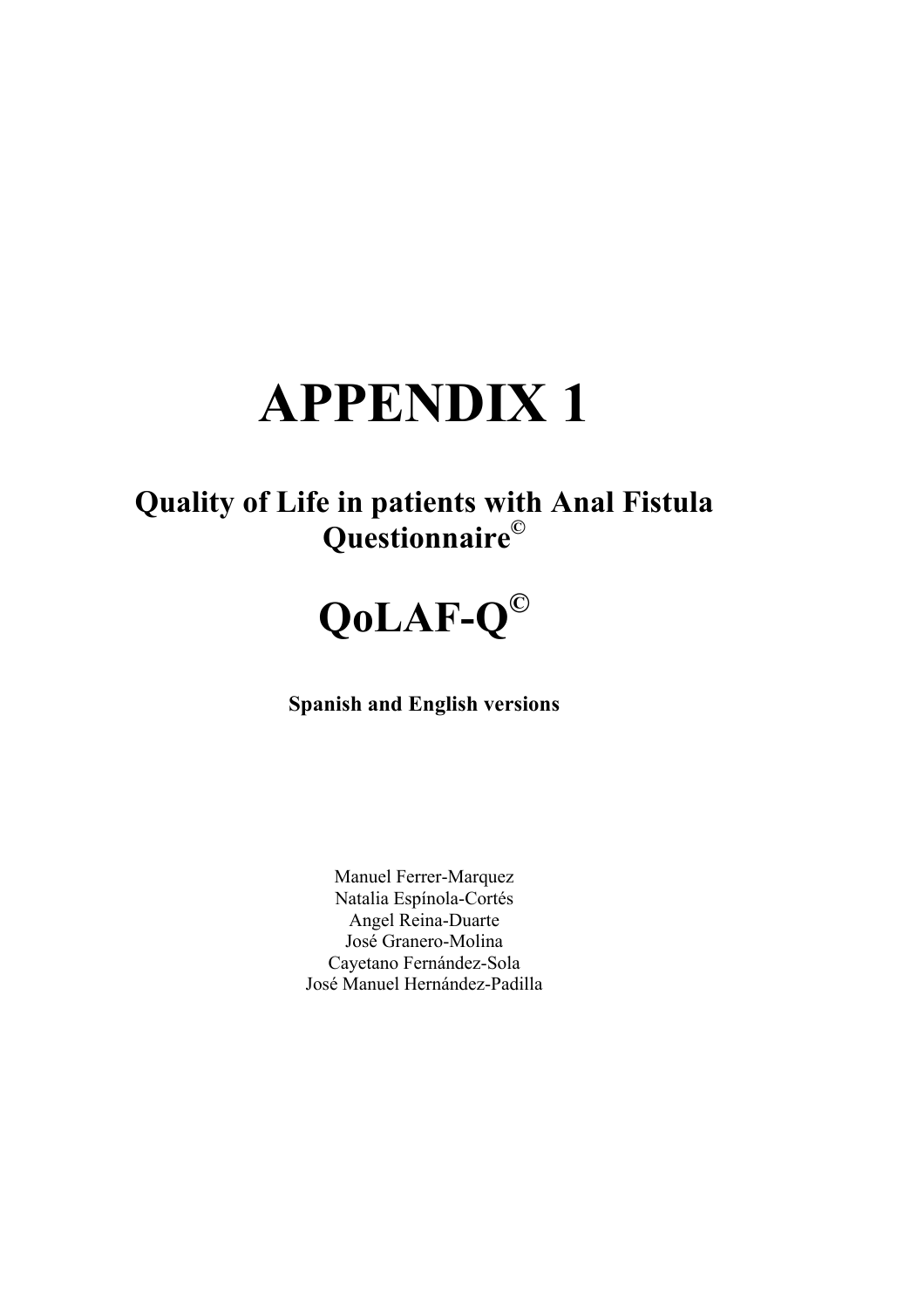| Código de<br>identificación                      |  | Iniciales del paciente<br>(si el paciente acepta) |                   |  |  |  |
|--------------------------------------------------|--|---------------------------------------------------|-------------------|--|--|--|
| Edad                                             |  |                                                   | Nivel de estudios |  |  |  |
| Sexo                                             |  |                                                   | Fecha             |  |  |  |
| <b>Ingresos familiares</b><br>medios (euros/mes) |  |                                                   |                   |  |  |  |

# **Cuestionario de calidad de vida en pacientes con fistula anal (QoLAF-Q)<sup>©</sup>**

Hemos creado este cuestionario con la intención de conocer mejor cómo afecta la fistula anal en su calidad de vida.

Como puede ver más abajo, cada pregunta tiene cinco opciones de respuesta. Cada una de estas opciones ha sido numerada del 1 al 5.

Para responder a cada pregunta solo tiene que redondear el número correspondiente a la respuesta que quiere dar. Si lo prefiere, puede marcar con una cruz la casilla que encontrará al lado de cada número.

Si tiene alguna duda o necesita ayuda para rellenar este cuestionario, no dude en preguntar a su médico y este le ayudará encantado.

Por último, recuerde que su información será tratada con total confidencialidad.



| 2. ¿Qué cantidad de pus le sale de la fístula? |                                                    |                                                                               |                                                                                      |                                                                                     |  |  |  |  |  |
|------------------------------------------------|----------------------------------------------------|-------------------------------------------------------------------------------|--------------------------------------------------------------------------------------|-------------------------------------------------------------------------------------|--|--|--|--|--|
| Nada                                           | Escasa<br>(mancho ligeramente<br>la ropa interior) | Moderada<br>(mancho bastante la<br>ropa interior y<br>necesito 1 gasa diaria) | Alta<br>(tengo que usar<br>varias gasas<br>simultáneamente o<br>una compresa diaria) | Extrema<br>(tengo que usar más<br>de 4 compresas o<br>paquetes de gasas<br>diarias) |  |  |  |  |  |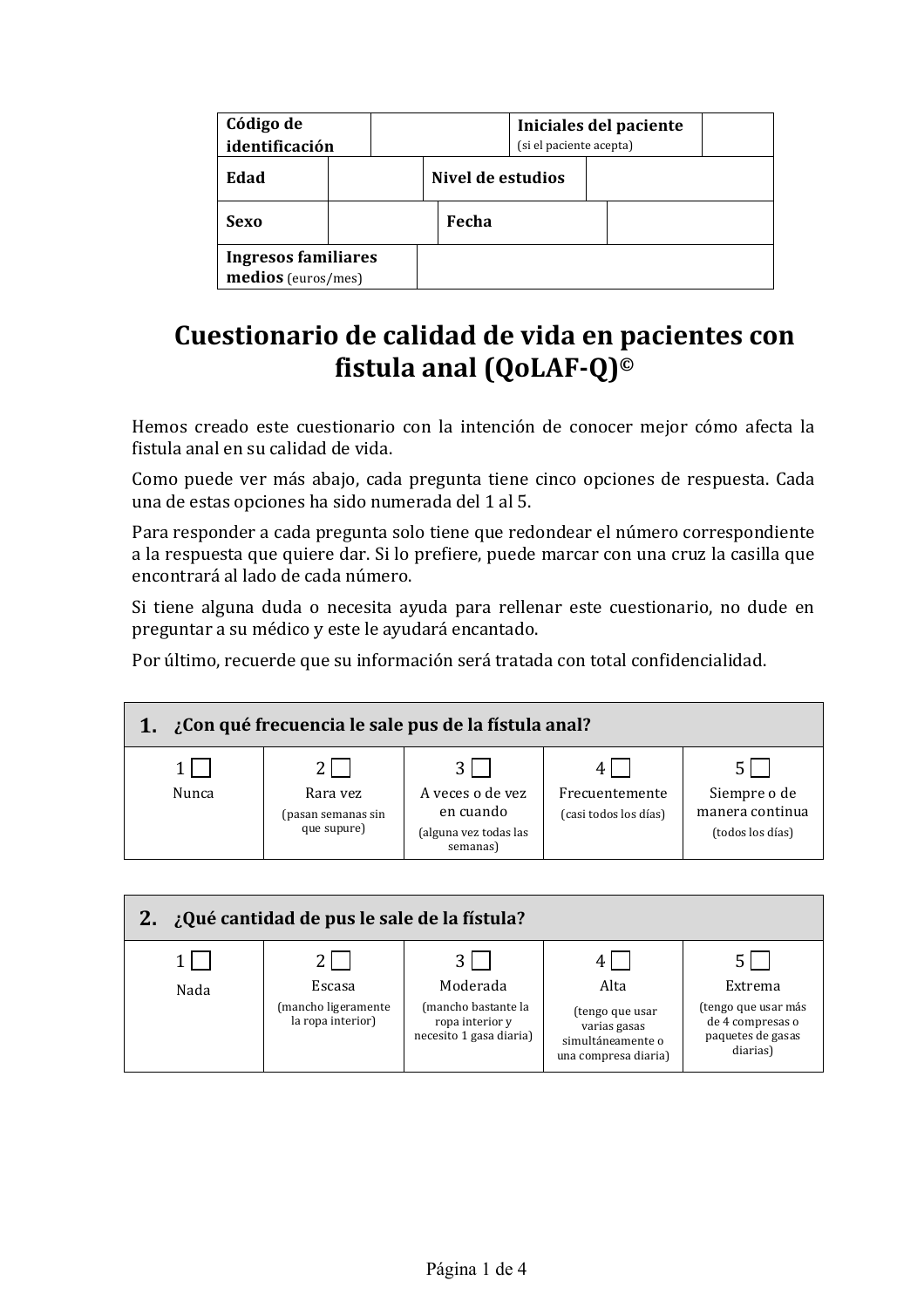

| 4. ¿Con que frecuencia se le escapan heces desde que tiene la fístula? |                                                |                                                                    |                                         |                                                     |  |  |
|------------------------------------------------------------------------|------------------------------------------------|--------------------------------------------------------------------|-----------------------------------------|-----------------------------------------------------|--|--|
|                                                                        |                                                | ا 3                                                                |                                         |                                                     |  |  |
| Nunca                                                                  | Rara vez<br>(pasan semanas sin<br>que me pase) | A veces o de vez<br>en cuando<br>(alguna vez todas las<br>semanas) | Frecuentemente<br>(casi todos los días) | Siempre o de<br>manera continua<br>(todos los días) |  |  |



| ¿Con qué frecuencia le duele la zona de la fístula?<br>6. |                                                 |                                                                    |                                         |                                                     |  |  |  |
|-----------------------------------------------------------|-------------------------------------------------|--------------------------------------------------------------------|-----------------------------------------|-----------------------------------------------------|--|--|--|
| Nunca                                                     | Rara vez<br>(pasan semanas sin<br>que me duela) | A veces o de vez<br>en cuando<br>(alguna vez todas las<br>semanas) | Frecuentemente<br>(casi todos los días) | Siempre o de<br>manera continua<br>(todos los días) |  |  |  |

| ¿Cuál es la intensidad del dolor que le provoca la fístula? |        |          |      |                                 |  |
|-------------------------------------------------------------|--------|----------|------|---------------------------------|--|
| Nada                                                        | Escaso | Moderado | Alto | Extremo o el peor<br>imaginable |  |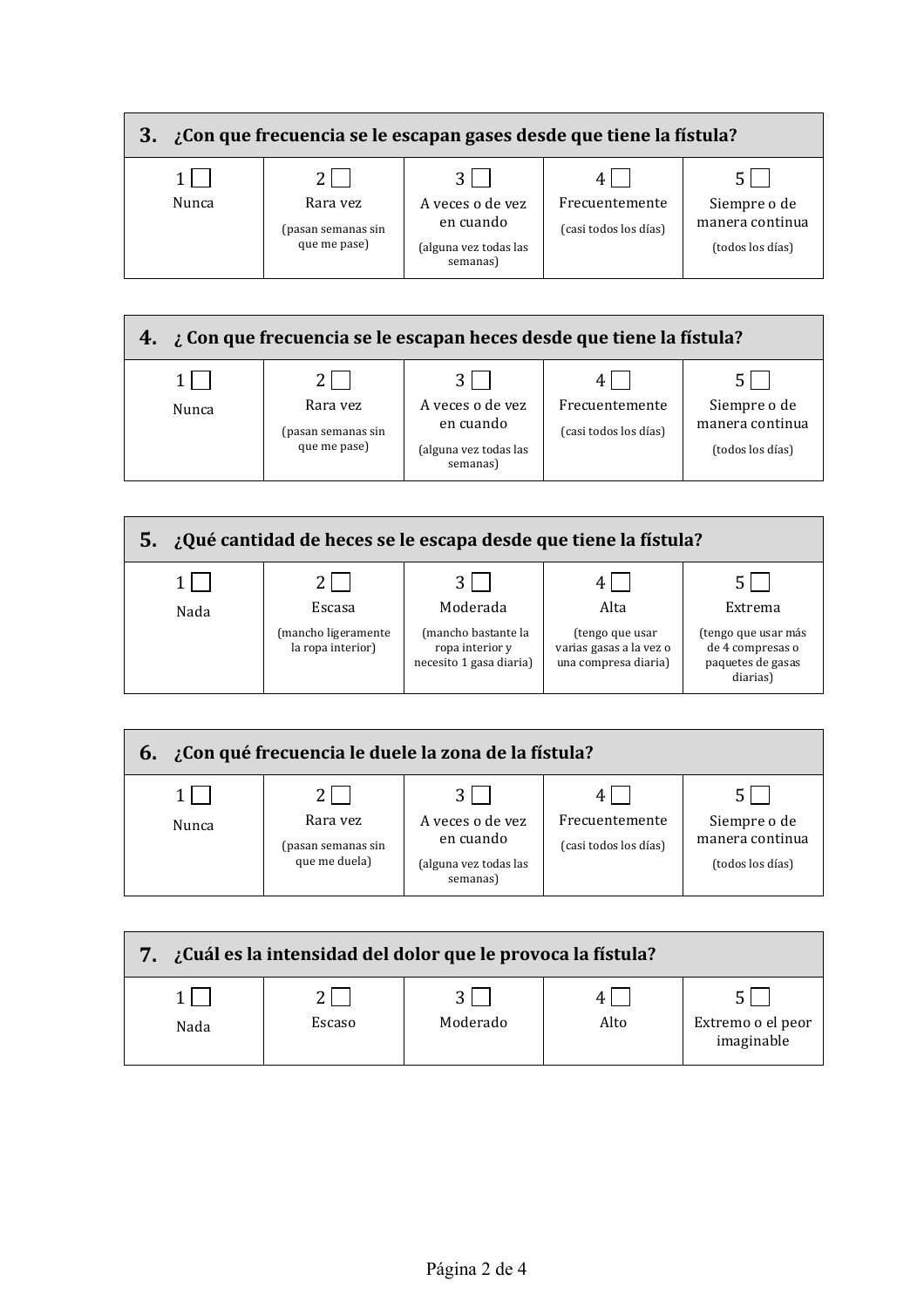| Desde que sufre los síntomas que le provoca la fístula, ¿cómo diría que es<br>8.<br>su salud? |       |                        |      |          |  |
|-----------------------------------------------------------------------------------------------|-------|------------------------|------|----------|--|
|                                                                                               |       |                        |      |          |  |
| Excelente                                                                                     | Buena | Regular o<br>aceptable | Mala | Horrible |  |
|                                                                                               |       |                        |      |          |  |

# **9.** *¿Cuánto afecta la fistula anal a su salud física?* **(por ejemplo: a su nivel de energía, patrón de sueño, bienestar general...).**  $1 \cup$   $2 \cup$   $3 \cup$   $4 \cup$   $5$ Nada | Poco | Ni poco ni mucho | Bastante | Mucho

|            | Por favor, díganos cuánto afecta la fistula a su salud psicológica (por        |      |                  |                 |       |  |  |
|------------|--------------------------------------------------------------------------------|------|------------------|-----------------|-------|--|--|
| <b>10.</b> | ejemplo: a su imagen corporal, su estado de ánimo, su autoestima, su capacidad |      |                  |                 |       |  |  |
|            | de concentración).                                                             |      |                  |                 |       |  |  |
|            |                                                                                |      |                  |                 |       |  |  |
|            | Nada                                                                           | Poco | Ni poco ni mucho | <b>Bastante</b> | Mucho |  |  |

| ¿Cuánto afecta la fistula anal a su nivel de independencia? (por ejemplo: a<br>su movilidad, a su capacidad de trabajar, a sus actividades de la vida diaria). |  |                  |                 |       |  |  |
|----------------------------------------------------------------------------------------------------------------------------------------------------------------|--|------------------|-----------------|-------|--|--|
|                                                                                                                                                                |  |                  |                 |       |  |  |
| Nada<br>Poco                                                                                                                                                   |  | Ni poco ni mucho | <b>Bastante</b> | Mucho |  |  |

| <b>12.</b> | $i$ Cuánto afecta la fistula anal a sus relaciones sociales? (por ejemplo: a sus relaciones con amigos/pareja/familia). |      |                  |                 |       |  |  |
|------------|-------------------------------------------------------------------------------------------------------------------------|------|------------------|-----------------|-------|--|--|
|            |                                                                                                                         |      |                  |                 |       |  |  |
|            | Nada                                                                                                                    | Poco | Ni poco ni mucho | <b>Bastante</b> | Mucho |  |  |

| 13. L'anto afecta la fistula anal a sus relaciones sexuales? |      |                  |          |       |  |  |
|--------------------------------------------------------------|------|------------------|----------|-------|--|--|
|                                                              |      |                  |          |       |  |  |
| Nada                                                         | Poco | Ni poco ni mucho | Bastante | Mucho |  |  |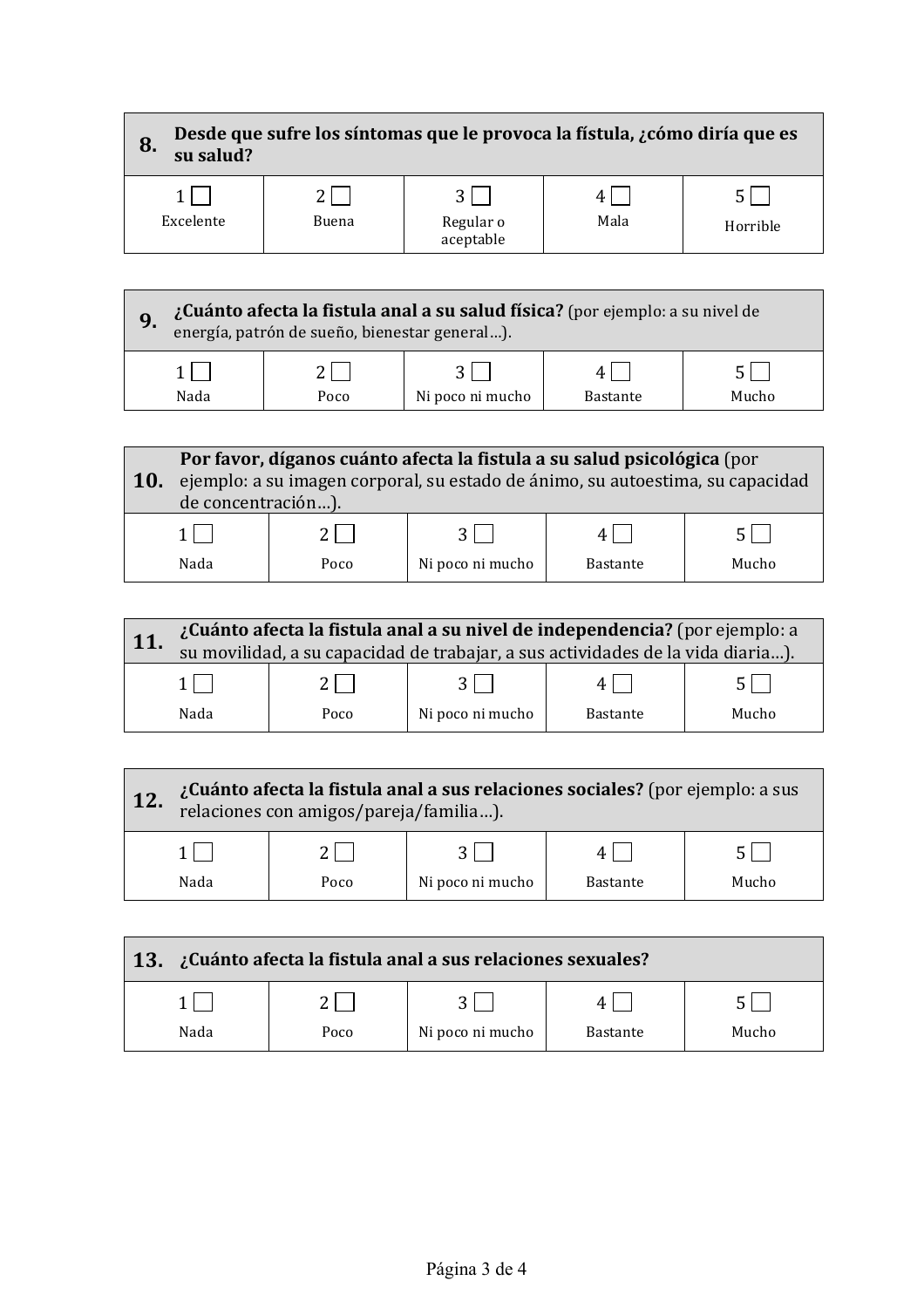| 14.  | ¿Cuánto afecta la fistula anal a otros aspectos de su vida? (por ejemplo: a su libertad, a su tiempo libre, a sus recursos económicos). |                  |                 |       |  |  |  |
|------|-----------------------------------------------------------------------------------------------------------------------------------------|------------------|-----------------|-------|--|--|--|
|      |                                                                                                                                         |                  |                 |       |  |  |  |
| Nada | Poco                                                                                                                                    | Ni poco ni mucho | <b>Bastante</b> | Mucho |  |  |  |

Por favor use el siguiente recuadro para añadir cualquier comentario que desee sobre el cuestionario.



Gracias por su colaboración.

**© Este cuestionario es propiedad intelectual registrada.** Aquellas personas o entidades interesadas en su uso o reproducción (total o parcial) deberán solicitar el permiso de los autores. Para ello podrán contactar con:

> Manuel Ferrer-Márquez manuferrer78@hotmail.com

José Manuel Hernández-Padilla jm.hernandezpadilla@gmail.com

Este cuestionario ha sido elaborado con la inestimable colaboración de: José María Enríquez-Navascués, Eloy Espín-Basany, Fernando de la Portilla de Juan, Francisco Blanco-Antona, Fernando Jiménez-Escovar, Lucinda Pérez-Domínguez, Matteo Frasson, Mario de Miguel-Velasco, Natalia Uribe-Quintana, Héctor Ortiz-Hurtado, Javier Cerdán-Miguel, Eduardo Targarona-Soler, Antonio Codina-Cazador, Juan García-Armengol, José Vicente Roig-Vila, Blas Flor-Lorente, María Dolores Frutos-Bernal, José Manuel Ramírez-Rodríguez, Vicente Aguilella-Diago, Antonio Arroyo-Sebastián, Antonio Álvarez-García, Isabel Blesa-Sierra, Ricardo Belda-Lozano, Elisabet Vidaña-Márquez, Jaime Jorge-Cerrudo, Francisco Rubio-Gil, Enrique Herrera-Alonso, y Rafael Rosado-Cobián.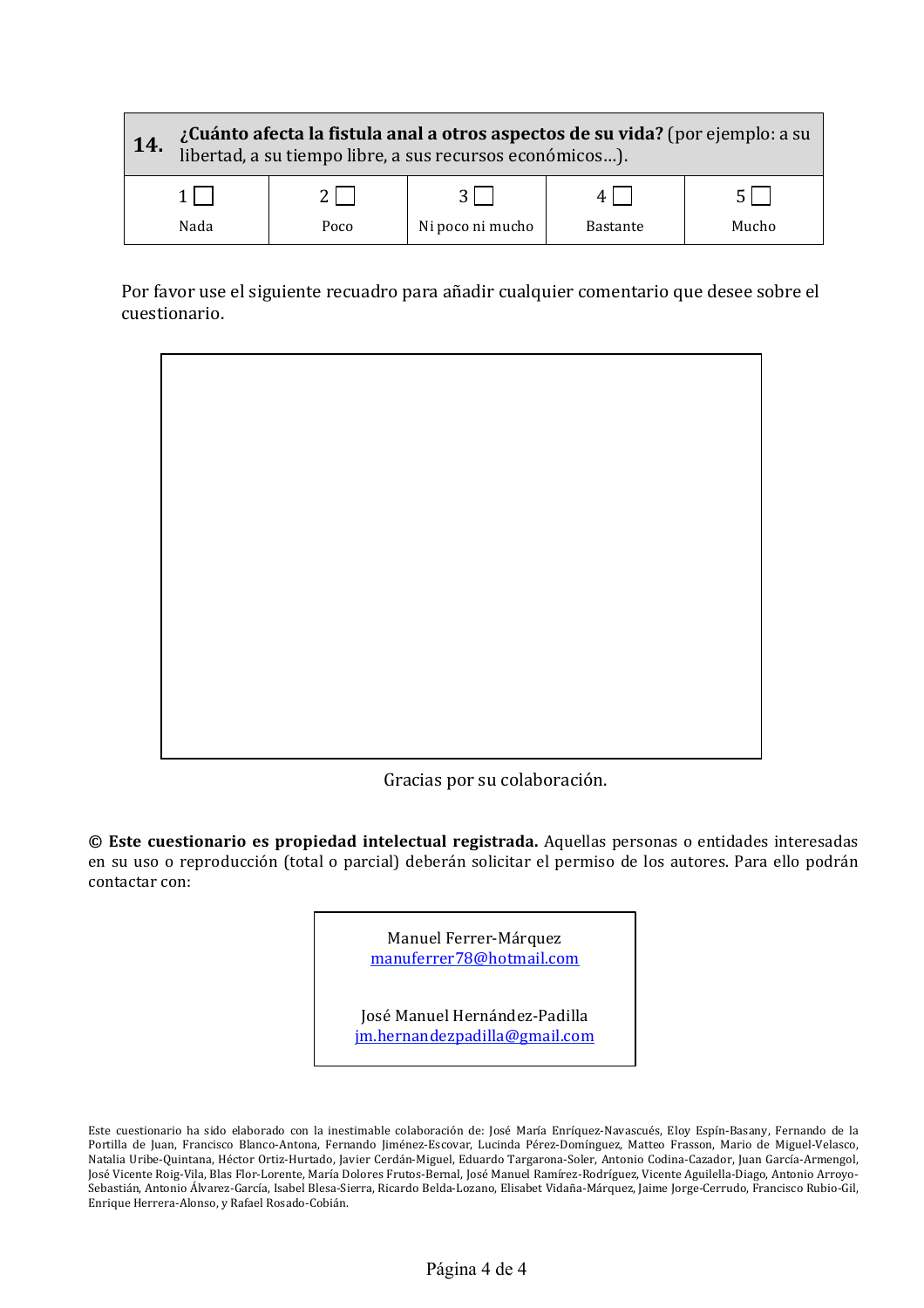| Participant's code                      |  | Participants' initial (if<br>willing to share them) |  |  |  |
|-----------------------------------------|--|-----------------------------------------------------|--|--|--|
| Age                                     |  | <b>Educational level</b>                            |  |  |  |
| Gender                                  |  | Date                                                |  |  |  |
| <b>Family income</b> (net per<br>month) |  |                                                     |  |  |  |

# **Quality of Life in patients with Anal Fistula Questionnaire (QoLAF-Q)©**

We have created this questionnaire to better understand how your anal fistula affects your quality of life.

As you can see below, each question we ask has 5 possible response-options. Each one of these options has been numbered from 1 to 5.

In order to respond to each question you only need to circle the number that corresponds with the answer you want to give. You can also tick the box next to the number if you prefer doing so.

If you have got any questions, do not understand something or need help to complete this questionnaire, please do not hesitate to ask your doctor. He will happily help you.

Lastly, please remember that the information you provide us will be treated with the strictest confidentiality.

| How often do you experience discharge (suppuration) from the fistula? |                                               |                                        |                                         |                                                  |  |  |
|-----------------------------------------------------------------------|-----------------------------------------------|----------------------------------------|-----------------------------------------|--------------------------------------------------|--|--|
| Never                                                                 | Rarely                                        | Sometimes                              | Often                                   | Always or                                        |  |  |
|                                                                       | (Weeks go by without<br>having any discharge) | (I have some discharge)<br>every week) | (I have discharge)<br>almost every day) | continuously<br>(I have discharge)<br>every day) |  |  |

| How much discharge (suppuration) from the fistula do you experience? |                                                     |                                                   |                                                   |                                                                                                      |  |  |
|----------------------------------------------------------------------|-----------------------------------------------------|---------------------------------------------------|---------------------------------------------------|------------------------------------------------------------------------------------------------------|--|--|
| None                                                                 | Limited<br>(I very slightly stain)<br>my underwear) | Some<br>(I get visible stains on<br>my underwear) | Quite a lot<br>(I have to use sanitary<br>towels) | An extreme<br>amount<br>(I have to use sanitary<br>towels and change<br>them various times a<br>day) |  |  |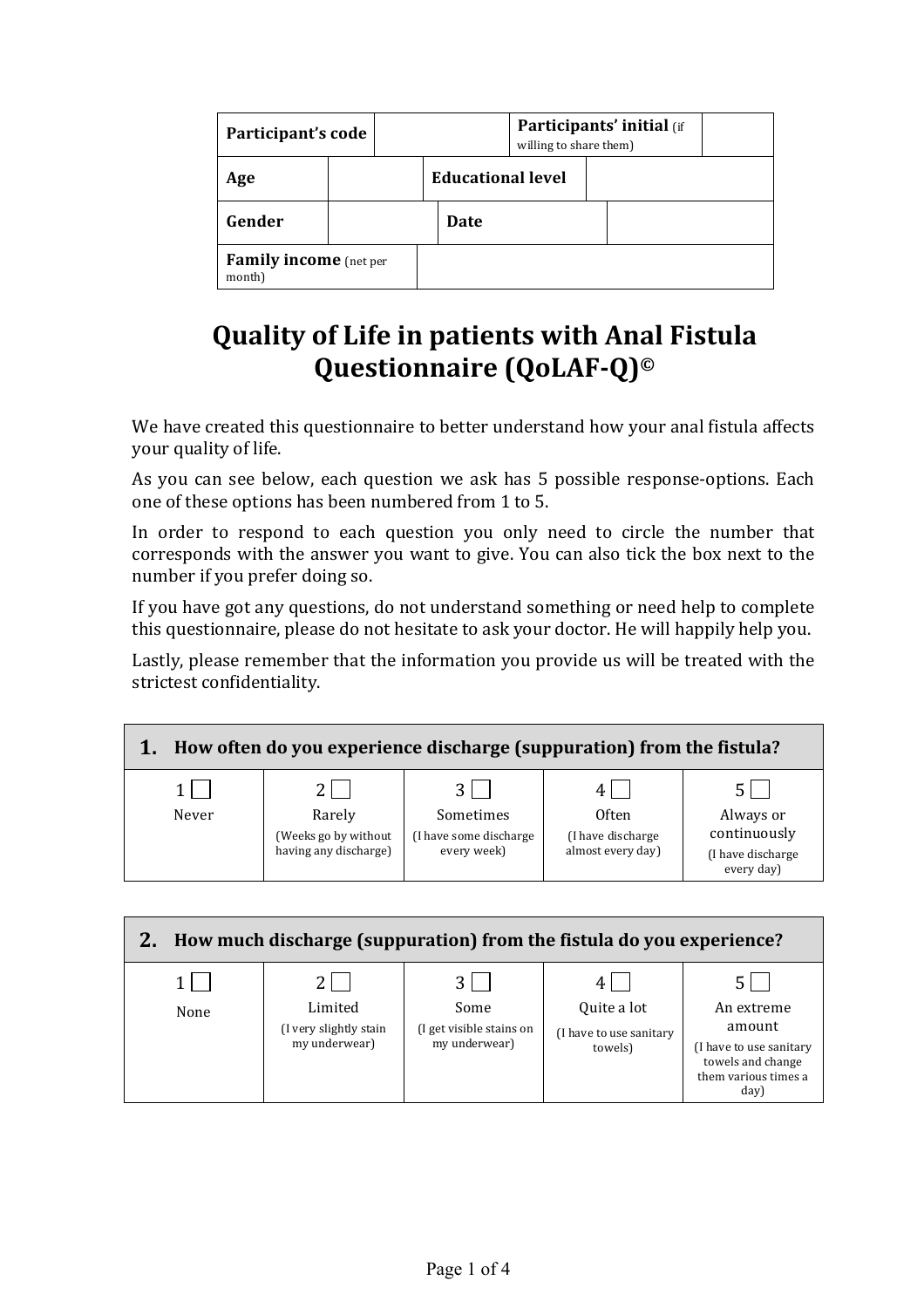







| What is the intensity of the pain that you experience as a consequence of<br>the anal fistula? |           |               |             |                                            |  |
|------------------------------------------------------------------------------------------------|-----------|---------------|-------------|--------------------------------------------|--|
| No pain                                                                                        | Mild pain | Moderate pain | Severe pain | Extreme or the<br>worst imaginable<br>pain |  |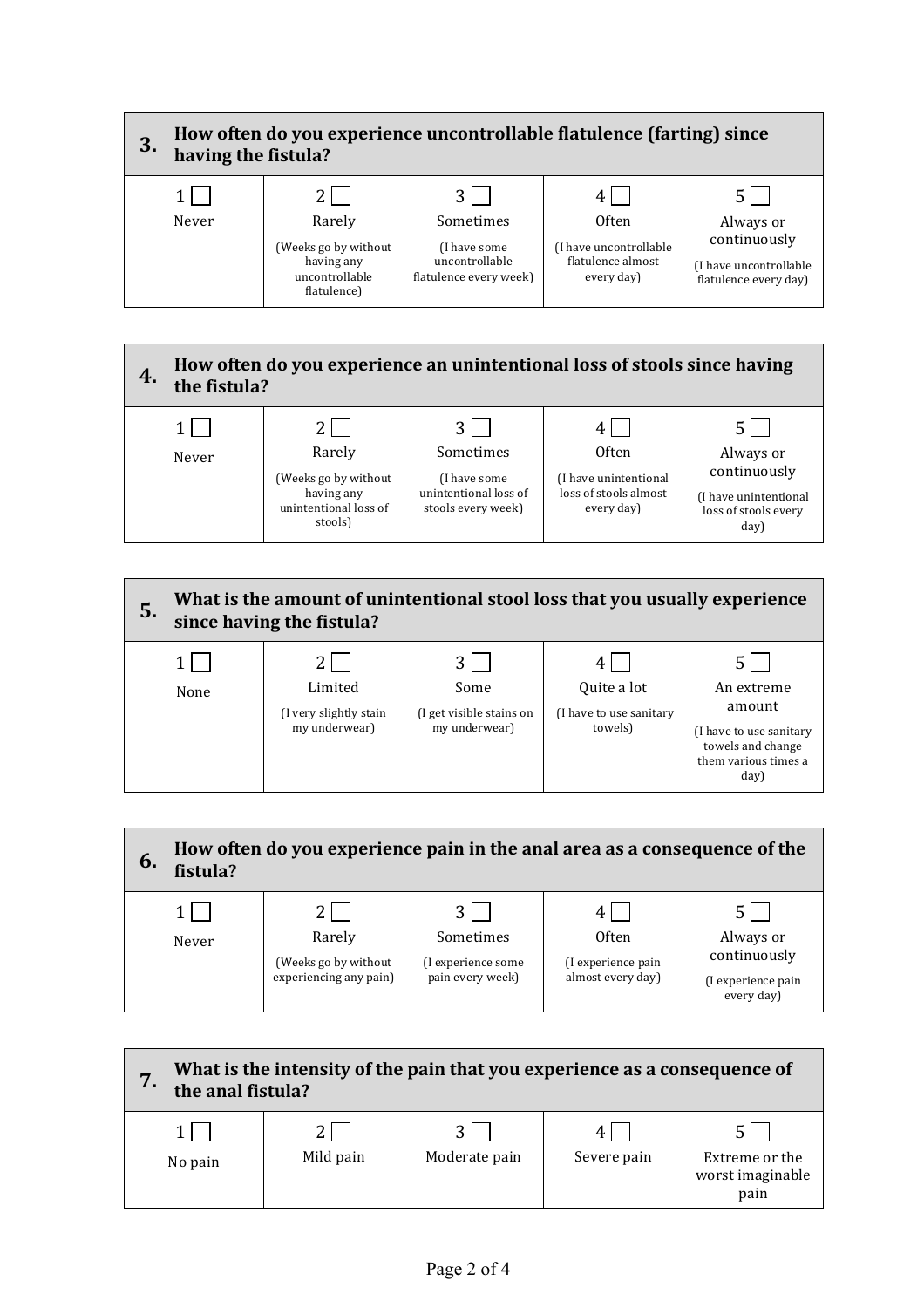| Since suffering the symptoms of the anal fistula, how would you say your<br>8.<br>health is? |      |                                   |     |          |
|----------------------------------------------------------------------------------------------|------|-----------------------------------|-----|----------|
|                                                                                              |      |                                   |     |          |
| Excellent                                                                                    | Good | Acceptable (it is<br>not too bad) | Bad | Horrible |
|                                                                                              |      |                                   |     |          |

| How much does the anal fistula affect your physical health? (e.g. energy and<br>activity levels, sleeping pattern, general well-being) |        |          |      |              |
|----------------------------------------------------------------------------------------------------------------------------------------|--------|----------|------|--------------|
|                                                                                                                                        |        |          |      |              |
| Not much                                                                                                                               | Little | Somewhat | Much | A great deal |

| How much does the anal fistula affect your psychological health? (e.g. your body image, self-esteem, state of mind, ability to focus on a particular task)<br>10. |        |          |      |              |
|-------------------------------------------------------------------------------------------------------------------------------------------------------------------|--------|----------|------|--------------|
|                                                                                                                                                                   |        |          |      |              |
| Not much                                                                                                                                                          | Little | Somewhat | Much | A great deal |

| How much does the anal fistula affect your independence level? (e.g.<br>11<br>mobility, ability to work, daily life activities) |        |          |      |              |
|---------------------------------------------------------------------------------------------------------------------------------|--------|----------|------|--------------|
|                                                                                                                                 |        |          |      |              |
| Not much                                                                                                                        | Little | Somewhat | Much | A great deal |

| How much does the anal fistula affect your social relationships and<br>interactions with others? (e.g. your relationships with friends, family, partner) |        |          |      |              |
|----------------------------------------------------------------------------------------------------------------------------------------------------------|--------|----------|------|--------------|
|                                                                                                                                                          |        |          |      |              |
| Not much                                                                                                                                                 | Little | Somewhat | Much | A great deal |

| How much does the anal fistula affect your sexual relationships?<br>$\overline{13}$ . |        |          |      |              |  |
|---------------------------------------------------------------------------------------|--------|----------|------|--------------|--|
|                                                                                       |        |          |      |              |  |
| Not much                                                                              | Little | Somewhat | Much | A great deal |  |

| How much does the anal fistula affect other aspects of your life? (e.g. your freedom, your economic income, your free time)<br>14. |        |          |      |              |
|------------------------------------------------------------------------------------------------------------------------------------|--------|----------|------|--------------|
|                                                                                                                                    |        |          |      |              |
| Not much                                                                                                                           | Little | Somewhat | Much | A great deal |